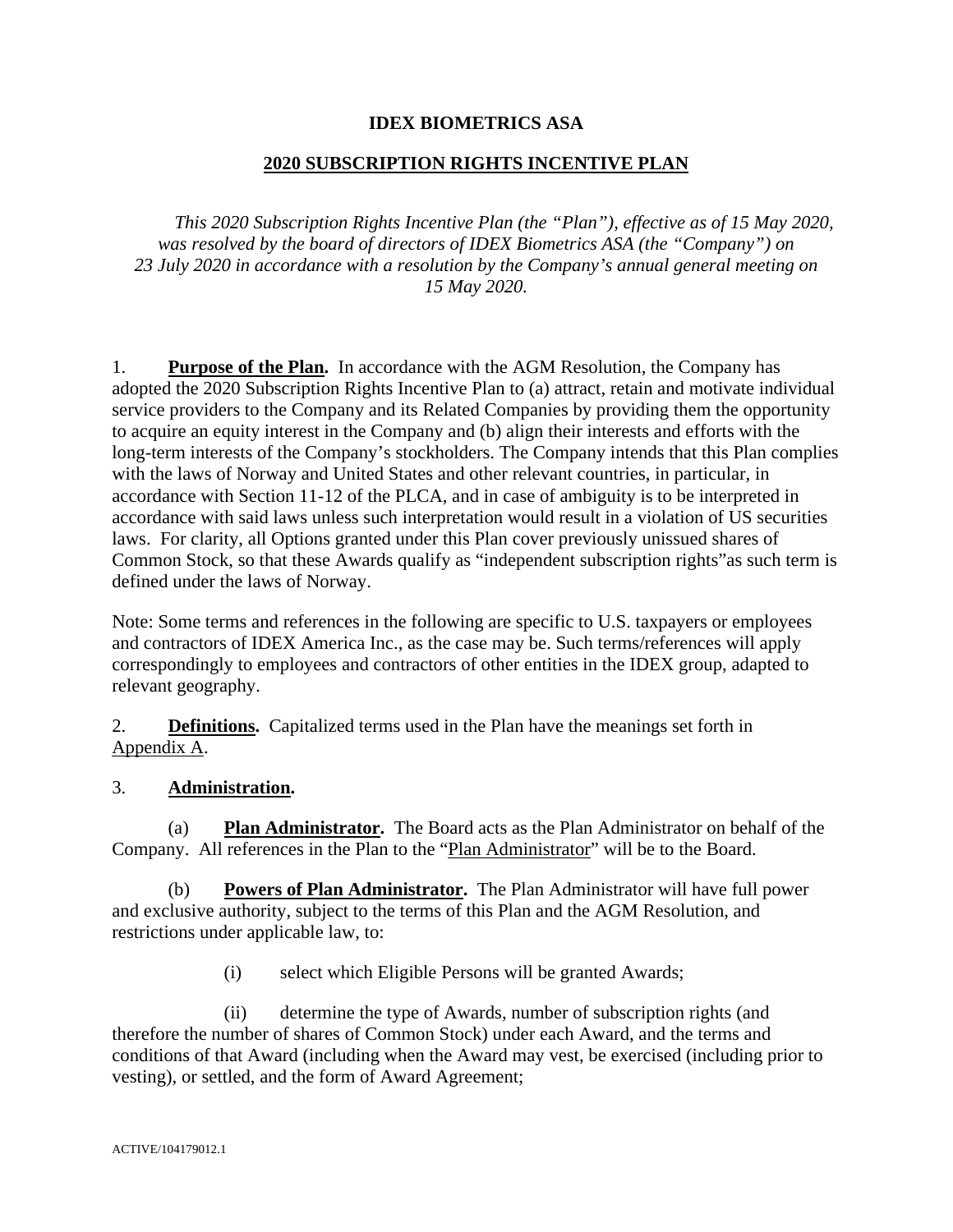(iii) determine whether, to what extent and under what circumstances Awards may be amended (including to waive restrictions, accelerate vesting or extend exercise periods), tolled, cancelled or terminated;

(iv) interpret and administer the Plan, any instrument evidencing an Award and any other agreements or documents related to the administration of Awards;

(v) establish rules, and delegate ministerial duties to the Company's employees consistent with applicable law, for the proper administration of the Plan;

(vi) require that Participants hold Options and Shares in a designated account with the Company's stock administration provider firm until disposition of the Shares. and

(vii) make any other determination and take any other action that the Plan Administrator deems necessary or desirable for administration of the Plan.

The Plan Administrator's decisions will be final, conclusive and binding on all persons, including the Company, any Participant, any stockholder and any Eligible Person.

## 4. **Shares & Subscription Rights Subject to the Plan.**

(a) **Authorized Number of Shares.** Subject to adjustment from time to time as provided in this Plan, (i) the number of shares of Common Stock available to be made subject to Awards and issued under the Plan (as determined for purposes of compliance with US laws) will be 71,798,873 shares, including up to 31,890,450 shares that are subject to subscription rights granted under the Company's prior subscription rights incentive plans for 2016, 2017 and 2018 (the "Prior Plans") if, when and only to the extent that such rights are forfeited prior to exercise (the foregoing maximum number of shares hereinafter referred to as the "Share Reserve"). Moreover, the number of issued and outstanding Options under all of the Company's subscription right programs shall not exceed 10 (ten) per cent of the registered number of Shares in the Company at any given time. Shares issued under the Plan will be drawn from authorized but previously unissued shares. Section 8 below limits the number of shares that may be issued on the exercise of Incentive Stock Options, and any increase to the Share Reserve will result in a corresponding increase of the ISO Limit.

### (b) **Share Use.**

(i) Shares of Common Stock covered by an Award will not reduce the available Share Reserve unless and until they are actually issued to a Participant.

(ii) If any Award lapses, expires, terminates or is canceled prior to the issuance of shares thereunder, or if subscription rights granted under Prior Plans are forfeited without shares having been issued (such as will occur as part of the Company's subscription rights exchange offer), those shares, and the ability to grant new subscription rights on those shares, will remain or become available for grant under the Plan.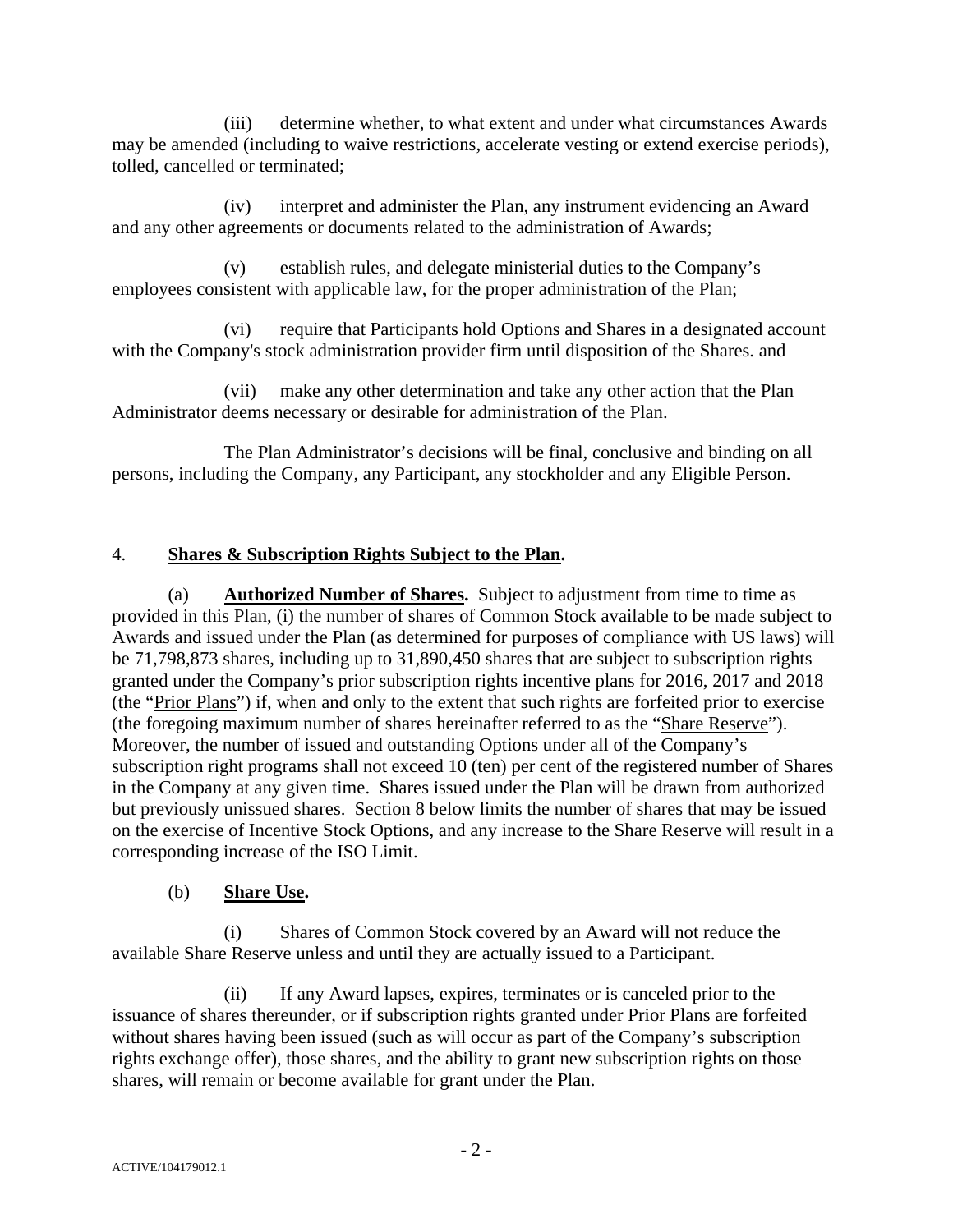(iii) If an Award is settled in cash, then those shares that are either not issued under the Award, or that are issued and then forfeited or reacquired under the Award, as well as the correlating subscription rights, will *NOT* remain, or again become, available for issuance under the Plan.

(iv) If a Participant receives dividends or dividend equivalents in respect of an Award in the form of shares or reinvests cash dividends or dividend equivalents paid in respect of Awards into shares of Common Stock, those shares will not reduce the Share Reserve, unless expressly determined otherwise by the Plan Administrator.

<span id="page-2-0"></span>5. **Eligibility.** The Plan Administrator may grant Awards (a) to any employee (including any officer or founder) of the Company or a Related Company and (b) to any individual human independent contractor (including directors, consultants and advisors) for bona fide services rendered to the Company or any Related Company, provided (i) the services are not in connection with the offer and sale of the Company's securities in a capital-raising transaction and do not directly or indirectly promote or maintain a market for the Company's securities and (ii) the grant of an Award to the employee or independent contractor do not cause the Company to lose the ability to make grants under this Plan in reliance on Rule 701 of the Securities Act. If and to the extent required by applicable law, the Company must obtain separate shareholder approval for any Award granted to a member of the Board of the Company as remuneration for Board functions.

### 6. **Provisions Applicable to All Awards.**

(a) **Grant Date**. Corporate action constituting a grant by the Company of an Award to any Participant will be deemed completed as of the date of such corporate action, unless otherwise determined by the Plan Administrator, regardless of when the instrument, certificate, or letter evidencing the Award is communicated to, or actually received or accepted by, the Participant. If the corporate records (e.g., consents, resolutions or minutes) documenting the corporate action constituting the Award contain terms (e.g., exercise price, vesting schedule or number of shares) that are inconsistent with those in the Award Agreement as a result of a clerical error in the papering of the Award Agreement, the corporate records will control and the Participant will have no legally binding right to the incorrect term in the Award Agreement.

(b) **Evidence of Awards.** The Plan Administrator will document all Awards by a written agreement (including electronic writings such as smart contracts and distributed ledger entries) that contain the material terms of the Award, including but not limited to the exercise or purchase price (if any) and the vesting schedule (including any performance vesting triggers).

(c) **Payments for Shares and Taxes.** The Plan Administrator will determine the forms of consideration a Participant may use to pay the exercise or purchase price for shares issued under Awards and any withholding taxes or other amounts due in connection with Awards. A Participant must pay all consideration due in connection with the Award (including taxes) before the Company will issue the shares being purchased. To the extent permitted by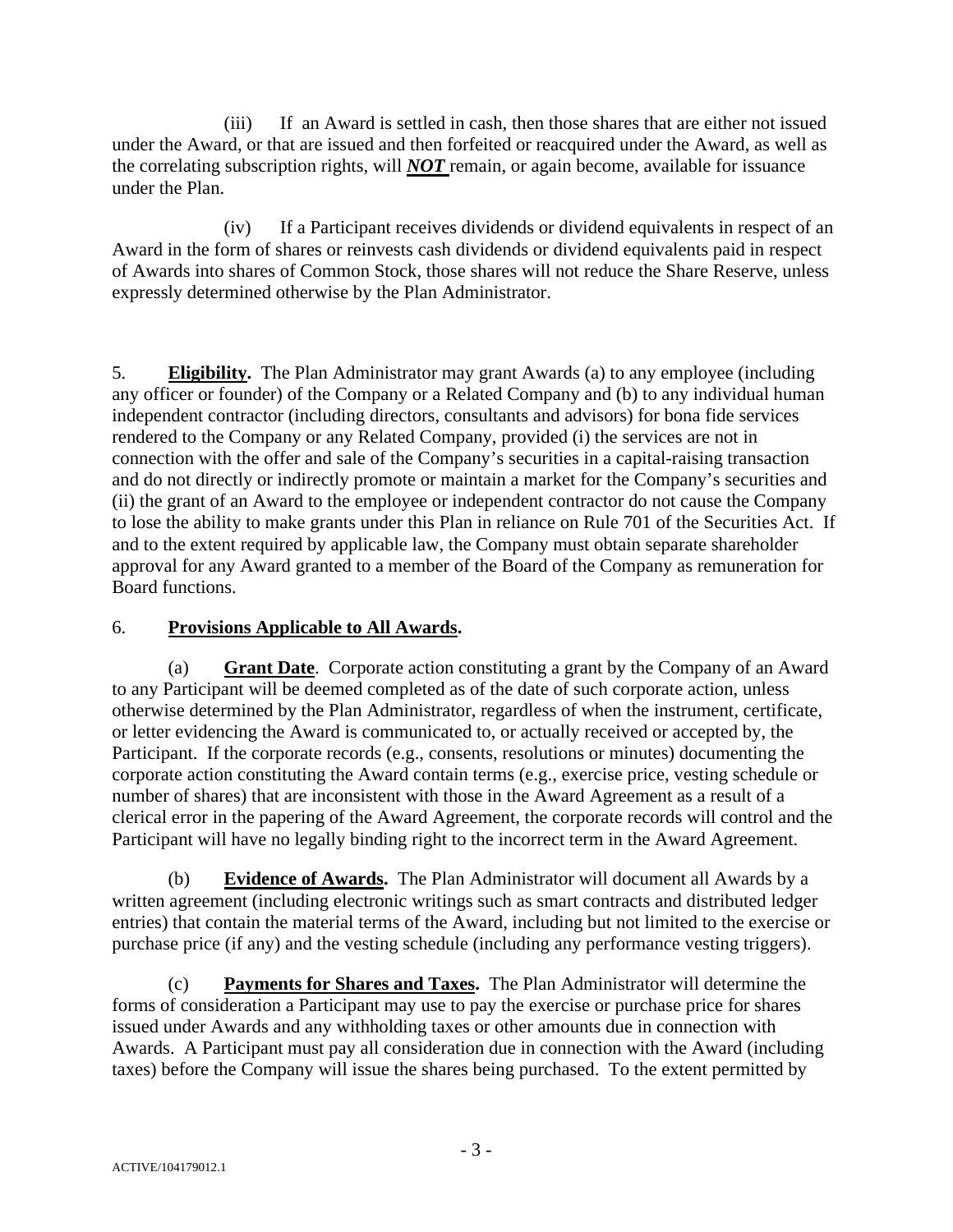applicable law and subject to any required shareholder approvals, the Plan Administrator may (but is not required to) permit the use of the following forms of consideration:

(i) cash or cash equivalent;

(ii) tendering shares of Common Stock owned by the Participant that have an aggregate Fair Market Value on that date equal to the consideration owed to the Company;

(iii) tendering the cash proceeds resulting from a sale to a third-party investor of some of the shares subject to the Award, but only if the investor is approved by the Company at that time under a private liquidity assistance program approved by the Company; or

(iv) such other consideration as the Plan Administrator may permit in compliance with the PLCA.

A Participant may request or authorize the Plan Administrator to withhold amounts owed under this Plan from cash payments otherwise owed to the Participant by the Company or a Related Company. If a Participant tenders shares (including by "withhold to cover"), the value of the shares so tendered may not exceed the employer's applicable maximum required tax withholding rate or such other applicable rate as is necessary to avoid adverse treatment for financial accounting purposes, as determined by the Plan Administrator.

(d) **Change in Service; Leaves of Absence**. The Plan Administrator will determine the effect on Awards of a Participant's leave of absence or change in hours of employment or service. In general, if, after the Grant Date of any Award to a Participant, the Participant's regular level of time commitment in the performance of his or her services for the Company and any Related Companies is reduced (for example, and without limitation, if the Participant has a change in status from a full-time Employee to a part-time Employee, or if the Participant goes on a leave of absence without using paid vacation or sick days), the Plan Administrator has the right in its sole discretion (and without the need to seek or obtain the consent of the affected Participant) to (i) make a corresponding reduction in the number of shares or cash amount subject to any portion of such Award that is scheduled to vest or become payable after the date of such change in time commitment, and (ii) in lieu of or in combination with such a reduction, extend the vesting or payment schedule applicable to such Award (but only if the modification would not cause the Participant to incur penalties or additional taxation under Code Section 409A). If an Award is reduced, the Participant will have no right with respect to the portion of the Award that is so reduced.

(e) **Applicability of Award Terms to New Property**. If a Participant receives new or additional shares of Common Stock, other securities, other property, or cash in respect of an Award, those shares, securities, property and cash will be subject to all of the same terms of the Plan and the Award Agreement as applied to the underlying shares of Common Stock subject to that Award.

(f) **Recoupment**. All Awards are subject to recoupment in accordance with any clawback policy that the Company is required to adopt pursuant to the listing standards of any national securities exchange or association on which the Company's securities are listed or as is otherwise required by the Dodd-Frank Wall Street Reform and Consumer Protection Act or other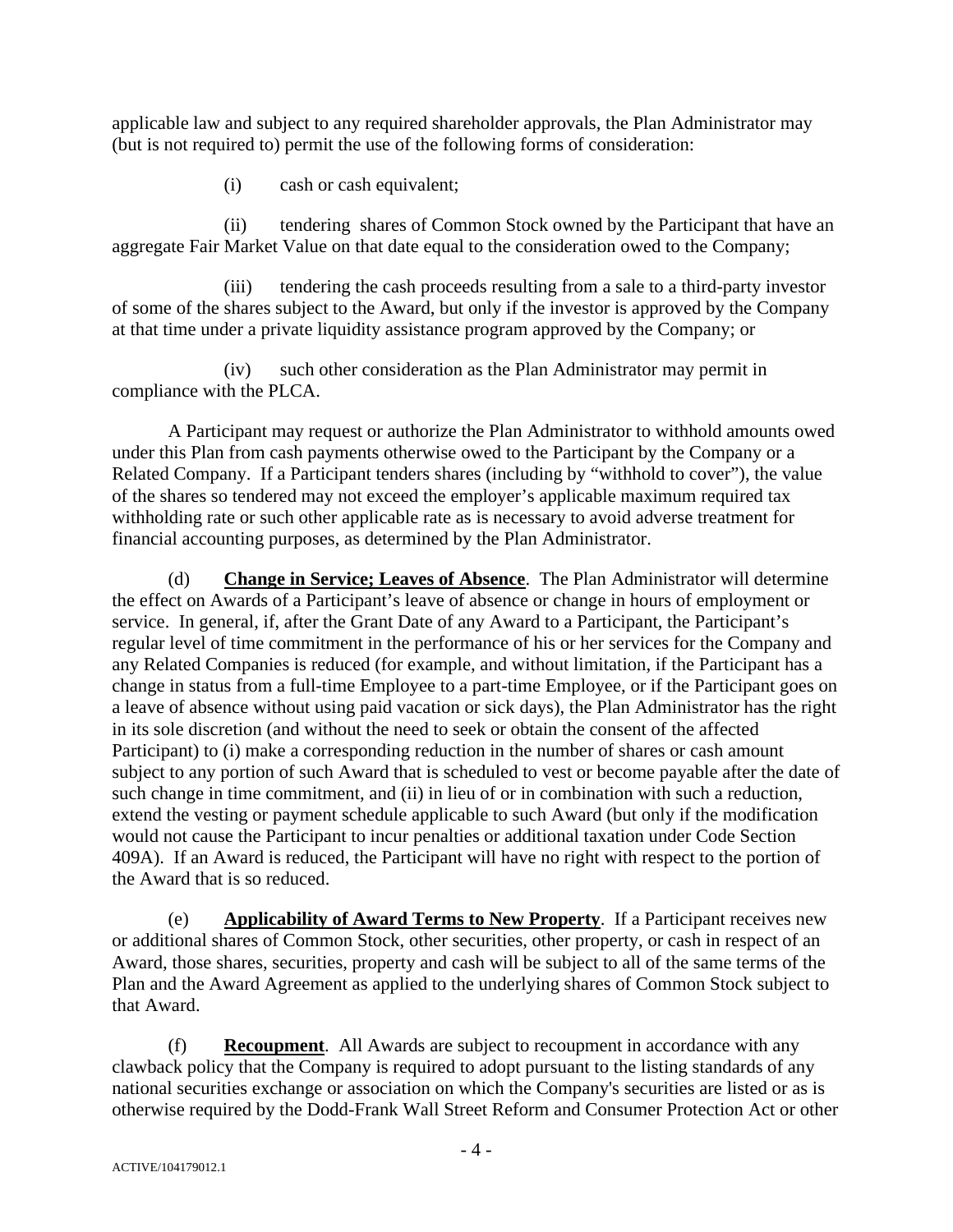applicable law. In addition, the Board may impose such other clawback, recovery or recoupment provisions in an Award Agreement as the Board determines necessary or appropriate, including but not limited to a reacquisition right in respect of previously acquired shares of Common Stock or other cash or property on the occurrence of Cause. The implementation of any clawback policy will not be deemed a triggering event for purposes of any definition of "good reason" for resignation or "constructive termination."

(g) **Investigations**. If a Participant's employment or service relationship with the Company is suspended pending an investigation of whether the Participant will be terminated for Cause, all the Participant's rights under any Award will likewise be suspended during the period of investigation.

(h) **No Obligation to Notify or Minimize Taxes.** The Company and the Plan Administrator will have no duty or obligation to any Participant to advise such holder as to the time or manner of exercising his or her rights under an Award. Furthermore, the Company and the Plan Administrator will have no duty or obligation to warn or otherwise advise such holder of a pending termination or expiration of an Award or a possible period in which the Award may not be exercised. The Company and the Plan Administrator has no duty or obligation to minimize the tax consequences of an Award to the holder of such Award.

# <span id="page-4-0"></span>7. **Options.**

## (a) **Exercise Price.**

(i) Generally, the Plan Administrator may not grant Options with an exercise price per share less than the Fair Market Value of the Common Stock on the Grant Date.

(ii) The Plan Administrator may, in its sole discretion and in case of particular circumstances, grant up to 7,179,887 Options with an exercise price less than the Fair Market Value, provided that the exercise price shall under no circumstances be less than par value per share of Common Stock at any given time, and provided further that, any such Option granted to a Participant who is subject to U.S. income tax is otherwise exempt from or complies with the requirements of Section 409A of the Code.

(iii) The Plan Administrator may, with the consent of any adversely affected Participant and to the extent permitted under applicable laws and resolutions of the shareholders of the Company, (A) reduce the exercise or strike price of an outstanding Option or (B) permit the cancellation of any outstanding Option and the grant in substitution therefor of a new Option, with any such substituted award (x) covering the same or a different number of shares of Common Stock as the cancelled Award and (y) granted under the Plan or another equity or compensatory plan of the Company or (C) any other action that is treated as a repricing under generally accepted accounting principles. If the repricing, or cancellation and regrant, of an Option would result in the restart of the holding periods associated with Incentive Stock Option status, such restart will not be deemed to adversely affect the Participant if the exercise price for the newly repriced or regranted Option is not more than half of the exercise price for the original Option.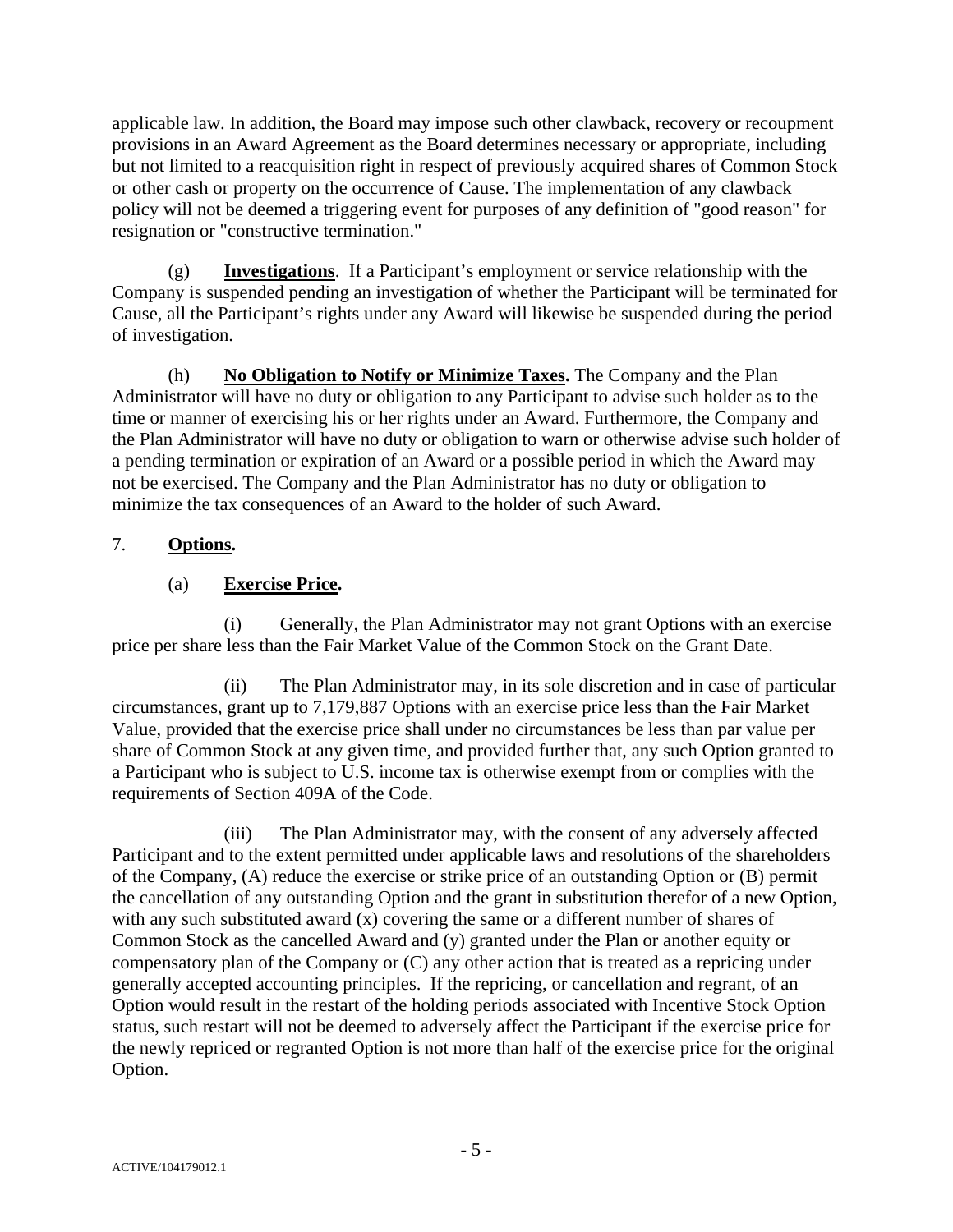<span id="page-5-0"></span>(b) **Term.** The maximum term of an Option will be 5 years from the date of the AGM Resolution, subject to earlier termination in accordance with the terms of the Plan and the Award Agreement.

(c) **Vesting**. In general, options granted under this Plan will vest as to 25% on the first anniversary of the vesting commencement date, and as to 25% each anniversary thereafter over the next three years. In general, the vesting commencement date will be the last of the following dates preceding the date of grant: (i) 15 January, (ii) 15 April, (iii) 15 July or (iv) 15 October. The Plan Administrator reserves the right to approve a different vesting schedule in its sole discretion.

## (d) **Conditions to Exercise.**

(i) The Company reserves the right to limit the period of exercise, regardless of vested status of the Option, to no more than a limited period following the release of interim (normally quarterly) financial reporting. To exercise an Option, the Participant must deliver (A) the exercise agreement stating the number of shares being purchased and, if applicable, the account number or digital wallet address into which the shares should be deposited, (B) payment in full of the exercise price and any tax withholding obligations, and (C) any additional documents, including a joinder to a voting agreement or shareholders' agreement, requested or required by the Company as a condition to exercise.

(ii) If a Participant is subject to U.S. income tax and is exercising an Option prior to vesting, and if he or she chooses to make a Section 83(b) election, he or she must deliver, within 30 days after the date of exercise, a completed copy of his or her Section 83(b) election, the applicable taxes due in connection with that election and evidence of timely receipt of the Section 83(b) election by the Internal Revenue Service. If a Participant does not make a Section 83(b) election or fails to satisfy these requirements, the Plan Administrator will instruct the Company to withhold and remit (if applicable) taxes on, and report to the applicable taxing authorities, the income recognized on each subsequent vesting date of the Award.

(iii) The Plan Administrator may modify the exercise agreement form, and the procedure for exercise, from time to time. The Plan Administrator may restrict exercise to those times when the Plan Administrator has a reasonable basis to determine Fair Market Value and may prohibit exercise in anticipation of a material corporate event (including but not limited to a financing or Change of Control). The Plan Administrator may require than an Option may be exercised only for whole shares and for not less than a reasonable number of shares at any one time.

(e) **Non-Exempt Employees.** If an Option is granted to an employee who is a non-exempt employee for purposes of the Fair Labor Standards Act of 1938, as amended, the Option will not be first exercisable for any shares of Common Stock until at least six months following the Grant Date of the Option (although the Award may vest prior to such date). Consistent with the provisions of the Worker Economic Opportunity Act, (i) if such non-exempt employee dies or suffers a disability, (ii) on a Change of Control in which such Option is not assumed, continued, or substituted, or (iii) on the Participant's retirement (as such term may be defined in the Participant's Award agreement or in another agreement between the Participant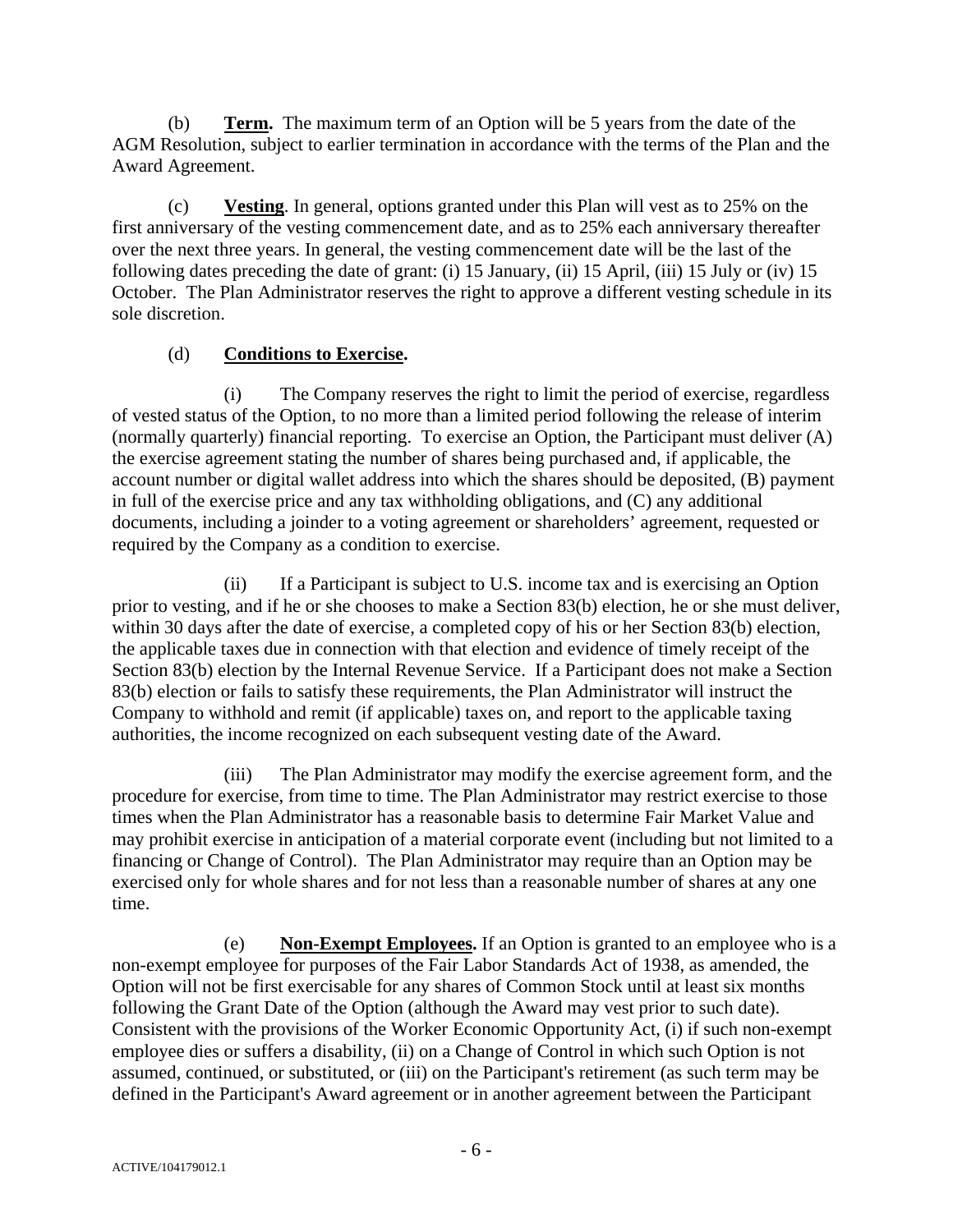and the Company, or, if no such definition, in accordance with the Company's then current employment policies and guidelines), the vested portion of any Options may be exercised earlier than six months following the Grant Date. The foregoing provision is intended to operate so that any income derived by a non-exempt employee from the exercise or vesting of an Option will be exempt from his or her regular rate of pay. If required for compliance with the Worker Economic Opportunity Act to ensure that any income derived by a non-exempt employee from the exercise, vesting or issuance of any shares under any other Award will be exempt from the employee's regular rate of pay, the provisions of this paragraph will apply to all Awards and are hereby incorporated by reference into such Award agreements.

(f) **Effect of Termination of Service.** The Plan Administrator will establish and define in the Award Agreement how an Option will be treated on a Termination of Service. Unless otherwise set forth in the Award Agreement, the following treatment will apply:

(i) Any portion of an Option that is not vested and exercisable on the date of a Participant's Termination of Service will expire on such date.

(ii) Any portion of an Option that is vested and exercisable on the date of a Participant's Termination of Service will expire on the earliest to occur of:

(A) if the Participant's Termination of Service occurs for reasons other than Cause, Disability or death, the date that is 3 months after such Termination of Service;

(B) if the Participant's Termination of Service occurs by reason of Cause, the date of the Termination of Service;

(C) if the Participant's Termination of Service occurs by reason of death or Disability the date that is 12 months after such Termination of Service;

(D) if the Participant dies during any of the foregoing post-termination exercise periods, the date that is 12 months after death;

(E) if the Plan Administrator determines during any of the foregoing post-termination exercise periods that Cause for termination existed at the time of the Participant's Termination of Service, immediately on such determination;

(F) if, during any of the foregoing periods, the Company undergoes a Change in Control and the successor or acquiring entity refuses to assume the Award, then on the closing of the Change of Control; and

(G) the Option Expiration Date.

<span id="page-6-0"></span>8. **Stock Option Categories.** Options are either Incentive Stock Options (ISOs) or Nonqualified Stock Options (NSOs). Only employees who are eligible for ISOs may be granted ISOs. All other employees and other persons can only be granted NSOs.

9. **Incentive Stock Option Limitations.** The terms of an Incentive Stock Option must comply in all respects with Section 422 of the Code, or any successor provision, and any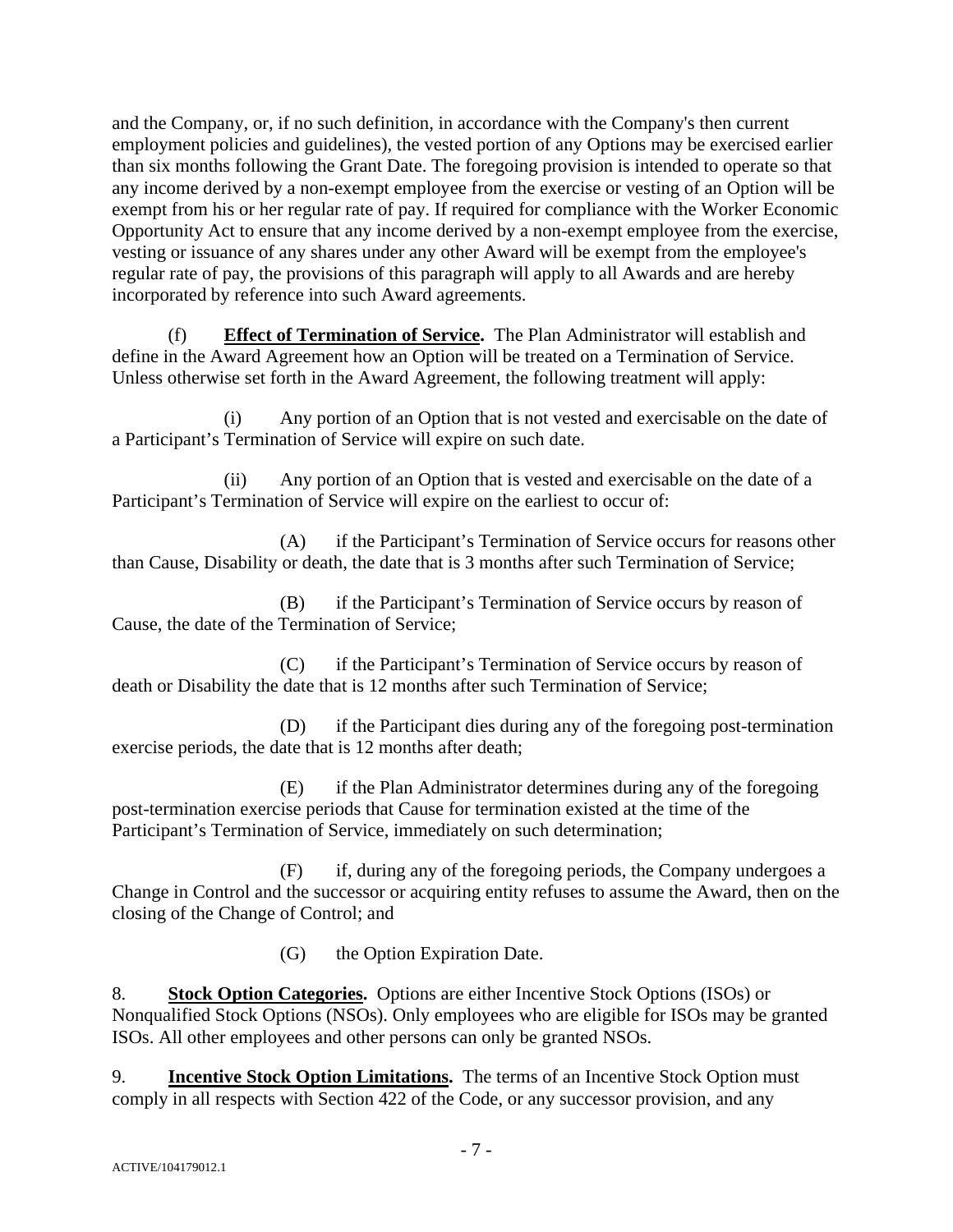applicable regulations thereunder, each of which is incorporated by reference into this Plan. The Plan Administrator will construe the terms of any Option granted as an Incentive Stock Option within the meaning of Section 422 of the Code, and if the Option (or a portion thereof) does not meet the requirements of Section 422 of the Code, that Option (or that portion) will be treated as a Nonqualified Stock Option The requirements of Section 422 include the following:

(a) **ISO Limit**. The maximum number of shares that may be issued on the exercise of Incentive Stock Options under this Plan (and excluding grants made under Prior Plans) will equal 71,798,873 shares (the "ISO Limit"), including up to 31,890,450 shares that may be used as part of the exchange program authorized by the AGM Resolution. Each increase to the Share Reserve authorized by the Board and stockholders after the Effective Date will also result in a corresponding increase in this ISO Limit, unless otherwise expressly provided in the Board or stockholder resolutions approving such increase.

(b) **ISO Granting Period**. Section 422 of the Code provides that no Incentive Stock Options may be granted more than 10 years after the later of (i) the adoption of the Plan by the Board and (ii) the adoption by the Board of any amendment to the Plan that constitutes the adoption of a new plan for purposes of Section 422 of the Code. For clarity, any amendment of the Share Reserve that also amends the ISO Limit will be deemed the adoption of a new plan for purposes of Code Section 422.

(c) **ISO Qualification.** If the aggregate Fair Market Value (determined as of the Grant Date) of Common Stock with respect to which a Participant's Incentive Stock Options become exercisable for the first time during any calendar year (under the Plan and all other stock option plans of the Company and its parent and subsidiary corporations) exceeds \$100,000, or if the Option otherwise does not comply with the requirements under Section 422 of the Code, the Option (or the portion that does not meet the requirements of Section 422) will be treated as a Nonqualified Stock Option. If the Participant holds two or more such Options that become exercisable for the first time in the same calendar year, such limitation will be applied on the basis of the order in which such Options are granted.

(d) **Eligible Employees.** Individuals who are not employees of the Company or one of its parent or subsidiary corporations may not be granted Incentive Stock Options. Except as otherwise determined by the Board, employees who reside or work outside of the United States may not be granted Incentive Stock Options.

(e) **Exercise Price.** Incentive Stock Options will be granted with an exercise price per share not less than the Fair Market Value of the Common Stock on the Grant Date, and in the case of an Incentive Stock Option granted to a Participant who owns more than 10% of the total combined voting power of all classes of the stock of the Company or of its parent or subsidiary corporations (a "Ten Percent Stockholder"), will be granted with an exercise price per share not less than 110% of the Fair Market Value of the Common Stock on the Grant Date. The Plan Administrator will determine status as a Ten Percent Stockholder in accordance with Section 422 of the Code.

(f) **Option Term.** Section 422 of the Code provides that the maximum term of an Incentive Stock Option will not exceed 10 years, and in the case of an Incentive Stock Option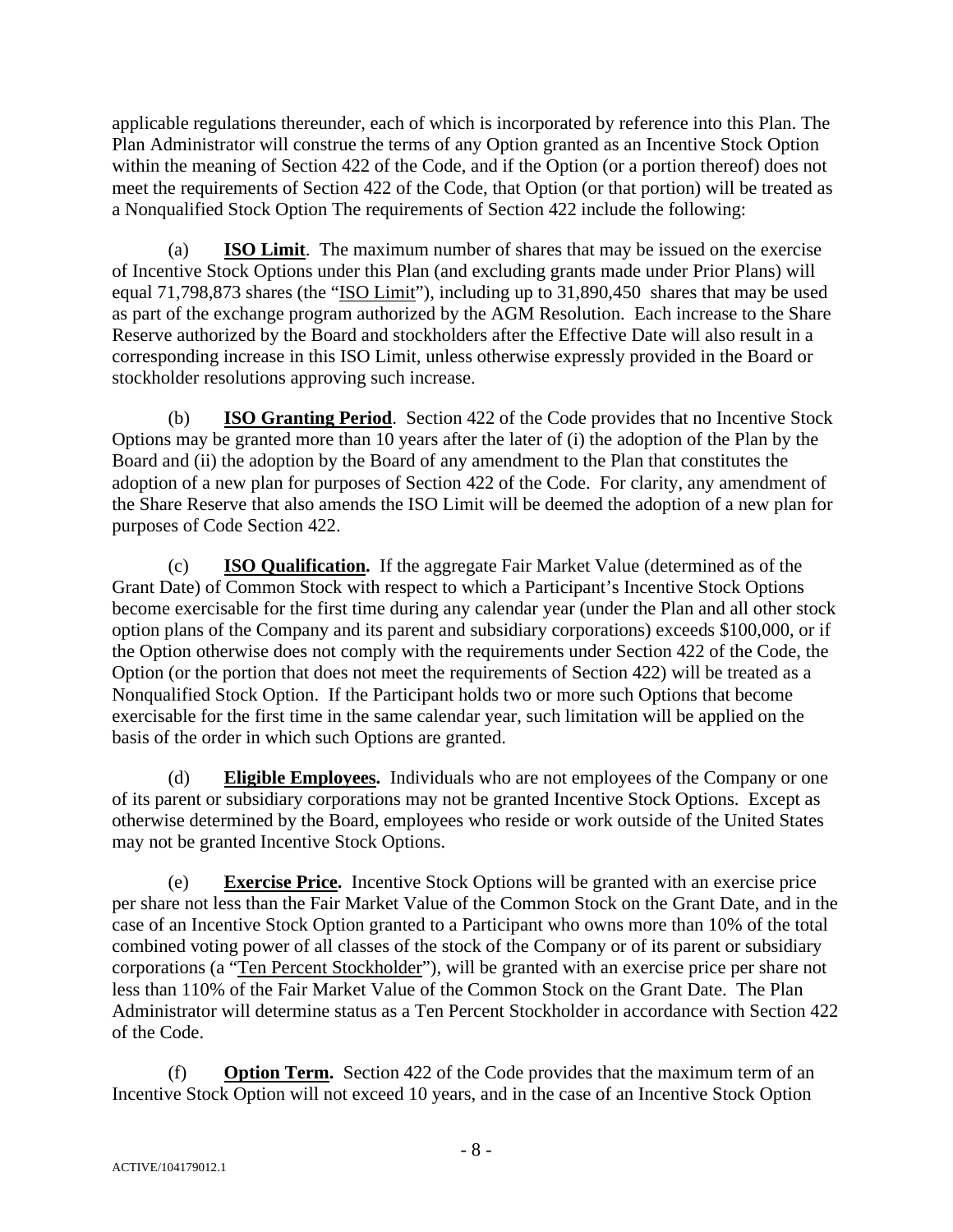granted to a Ten Percent Stockholder, will not exceed five years, in each case, subject to earlier termination in accordance with the terms of the Plan and the instrument evidencing the Option. However, the maximum term of any Option granted under this Plan will be 5 years from the date of the AGM Resolution, subject to earlier termination in accordance with the terms of the Plan and the Award Agreement.

(g) **Exercisability.** An Option designated as an Incentive Stock Option will cease to qualify for favorable tax treatment as an Incentive Stock Option to the extent it is exercised (if permitted by the terms of the Option) (i) more than three months after the date of a Participant's termination of employment if termination was for reasons other than death or disability, (ii) more than one year after the date of a Participant's termination of employment if termination was by reason of disability, or (iii) more than six months following the first day of a Participant's leave of absence that exceeds three months, unless the Participant's reemployment rights are guaranteed by statute or contract.

(h) **Taxation of Incentive Stock Options.** To obtain the tax benefits afforded to Incentive Stock Options under Section 422 of the Code, the Participant must hold the shares acquired on the exercise of an Incentive Stock Option for two years after the Grant Date and one year after the date of exercise (that is, the Participant must not transfer the shares until at least the day after the expiration of these periods). A Participant may be subject to the alternative minimum tax at the time of exercise of an Incentive Stock Option. The Participant must give the Company prompt notice of any disposition of shares acquired on the exercise of an Incentive Stock Option prior to the expiration of these holding periods.

(i) **Code Definitions.** For the purposes of this Section [8,](#page-6-0) "disability," "parent corporation" and "subsidiary corporation" will have the meanings attributed to those terms for purposes of Section 422 of the Code.

**Stockholder Approval.** Section 422 of the Code provides that if the stockholders of the Company do not approve the Plan within 12 months after the Board's adoption of the Plan (or the Board's adoption of any amendment to the Plan that constitutes the adoption of a new plan for purposes of Section 422 of the Code) Incentive Stock Options granted under the Plan after the date of the Board's adoption (or approval) will be treated as Nonqualified Stock Options. Section 422 of the Code provides that no Incentive Stock Options may be granted more than ten years after the earlier of the approval by the Board or the stockholders of the Plan (or any amendment to the Plan that constitutes the adoption of a new plan for purposes of Section 422 of the Code).

# 10. **Tax Matters.**

(a) **Withholding**. The Company will require the Participant to pay to the Company or a Related Company, as applicable, the amount of (i) any taxes that the Company or a Related Company is required by applicable federal, state, local or foreign law to withhold with respect to an Award ("tax withholding obligations") and (ii) any other amounts due from the Participant to the Company, any Related Company or any governmental authority ("other obligations"). The Company will not be required to issue any shares of Common Stock or otherwise settle an Award under the Plan until such tax withholding obligations and other obligations are satisfied.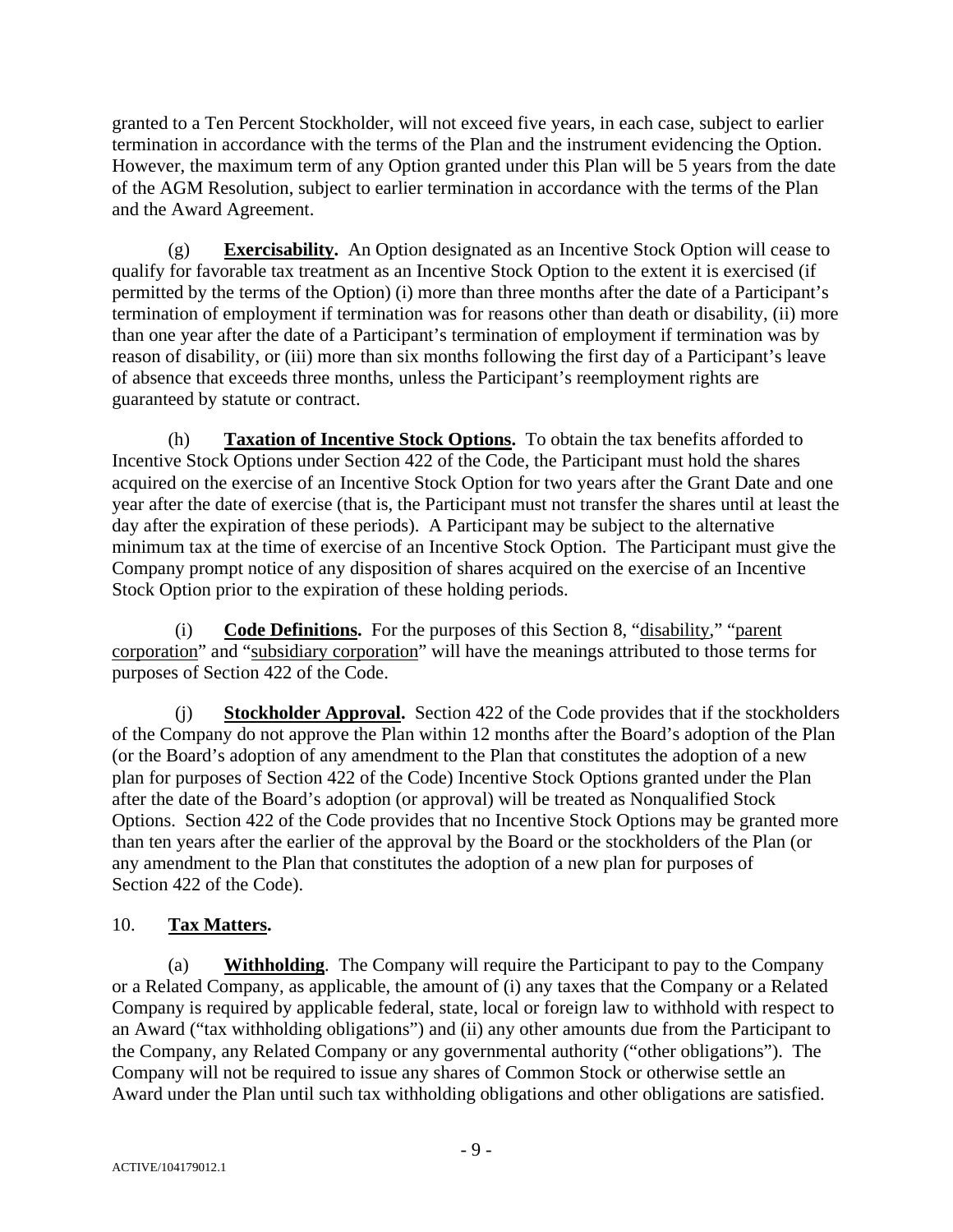(b) **Section 409A**. The Company intends that the Plan and Awards granted under the Plan (unless otherwise expressly provided for in the Award Agreement) are exempt from the requirements of Section 409A to the maximum extent possible, whether pursuant to the shortterm deferral exception described in Treasury Regulation Section 1.409A-1(b)(4), the exclusion applicable to stock options, stock appreciation rights and certain other equity-based compensation under Treasury Regulation Section 1.409A-1(b)(5), or otherwise. The Plan Administrator will use reasonable best efforts to interpret, operate and administer the Plan and any Award granted under the Plan in a manner consistent with this intention. However, the Plan Administrator makes no representations that Awards granted under the Plan will be exempt from or comply with Section 409A and makes no undertaking to preclude Section 409A from applying to Awards granted under the Plan.

(i) If Section 409A is applicable to any Award granted under the Plan (that is, to the extent not so exempt), the Plan Administrator intends that the non-exempt Award will comply with the deferral, payout, plan termination and other limitations and restrictions imposed under Section 409A.

(ii) If necessary for exemption from, or compliance with, Section 409A:

(A) All references in the Plan or any Award granted under the Plan to the termination of the Participant's employment or service are intended to mean the Participant's "separation from service," within the meaning of Section  $409A(a)(2)(A)(i)$ .

(B) The Plan Administrator will treat each installment that vests or is delivered under an Award in a series of payments or installments as a separate payment for purposes of Section 409A, unless expressly set forth in the Award Agreement that each installment is not a separate payment.

(C) If the Participant is a "specified employee," within the meaning of Section 409A, then if necessary to avoid subjecting the Participant to the imposition of any additional tax under Section 409A, amounts that would otherwise be payable under the Plan or any Award granted under the Plan during the six-month period immediately following the Participant's "separation from service" will not be paid to the Participant during such period, but will instead be accumulated and paid to the Participant (or, in the event of the Participant's death, the Participant's estate) in a lump sum on the first business day after the earlier of the date that is six months following the Participant's separation from service or the Participant's death.

(D) If, after the Grant Date of an Award, the Plan Administrator determines that an Award is reasonably likely to fail to be either exempt or compliant with Section 409A, the Plan Administrator reserves the right, but will not be required, to unilaterally (and without the affected Participant's consent) amend or modify the Plan and any Award granted under the Plan so that the Award qualifies for exemption from or complies with Section 409A. Any such amendment or modification made to avoid the imposition of adverse taxation under Section 409A will be deemed not to materially adversely impact the Participant.

(E) The right to any dividends or dividend equivalents declared and paid on the number of shares underlying an Option may not be contingent, directly or indirectly,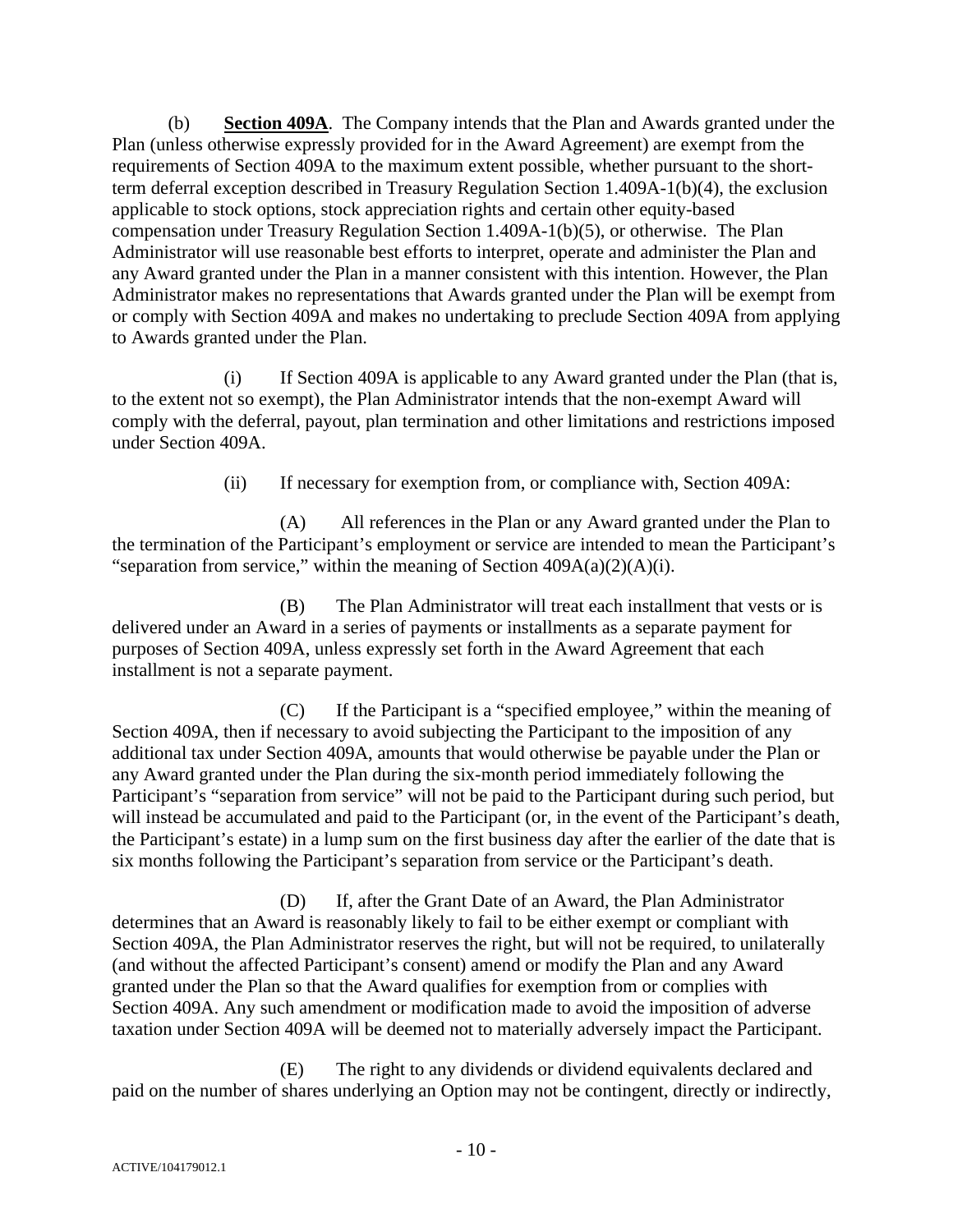on the exercise of the Option and must otherwise comply with or qualify for an exemption under Section 409A. In addition, the right to any dividends or dividend equivalents declared and paid on shares acquired under an Award must (i) be paid at the same time such dividends or dividend equivalents are paid to other stockholders (although it may be subject to the same restrictions as the underlying shares) and (ii) comply with or qualify for an exemption under Section 409A.

11. **Restrictions on Transfer of Awards & Common Stock.** Any purported Transfer of an Award, or shares of Common Stock issued under the Plan in violation of the Plan will be null and void, will have no force or effect, and the Company will not register in its records any such purported transfer.

(a) **No Transfer of Awards.** In general, a Participant may not sell, assign, pledge (as collateral for a loan or as security for the performance of an obligation or for any other purpose) or otherwise Transfer an Award or interest in an Award, other than by will or by the applicable laws of descent and distribution. During a Participant's lifetime, only the Participant granted the Award may exercise the Award or purchase the shares under the Award. The Plan Administrator may permit the Transfer of an Award or an interest in an Award if that Transfer complies with all applicable laws and does not result in the loss of the exemption from registration used by the Company for this Plan.

(b) **No Transfer of Shares.** Before the earlier to occur of (x) the date on which the initial registration of the Common Stock under Sections 12(b) or 12(g) of the Exchange Act first becomes effective and (y) a Change of Control, the Plan Administrator reserves the right to impose restrictions on transfers of shares issued under the Plan, to the greatest extent permitted by law.

(c) **Market Standoff**. In the event of a public offering by the Company, whether underwritten or not underwritten, of its equity securities pursuant to an effective registration statement filed under the Securities Act of 1933, as amended, Participant will not sell, make any short sale of, loan, hypothecate, pledge, grant any option for the purchase of, or otherwise dispose of or transfer for value or otherwise agree to engage in any of the foregoing transactions with respect to any securities of the Company however or whenever acquired (except for those being registered) without the prior written consent of the Company or the underwriters. Such limitations will be in effect for such period of time as may be requested by the Company or such underwriter. However, that in no event will such period exceed 180 days after the effective date of the registration statement for such public offering, plus such additional period requested by the underwriters as is necessary to comply with regulatory restrictions on the publication of research reports (including, but not limited to, FINRA Rule 2241, or any amendments or successor rules). Participant will execute an agreement reflecting the foregoing, if requested by the underwriters at the time of such public offering. These limitations will in all events terminate two years after the effective date of the registration statement for the Company's initial public offering pursuant to an effective registration statement filed under the Securities Act of 1933, as amended. To enforce this provision, the Company may impose stop-transfer instructions with respect to the shares until the end of the applicable standoff period.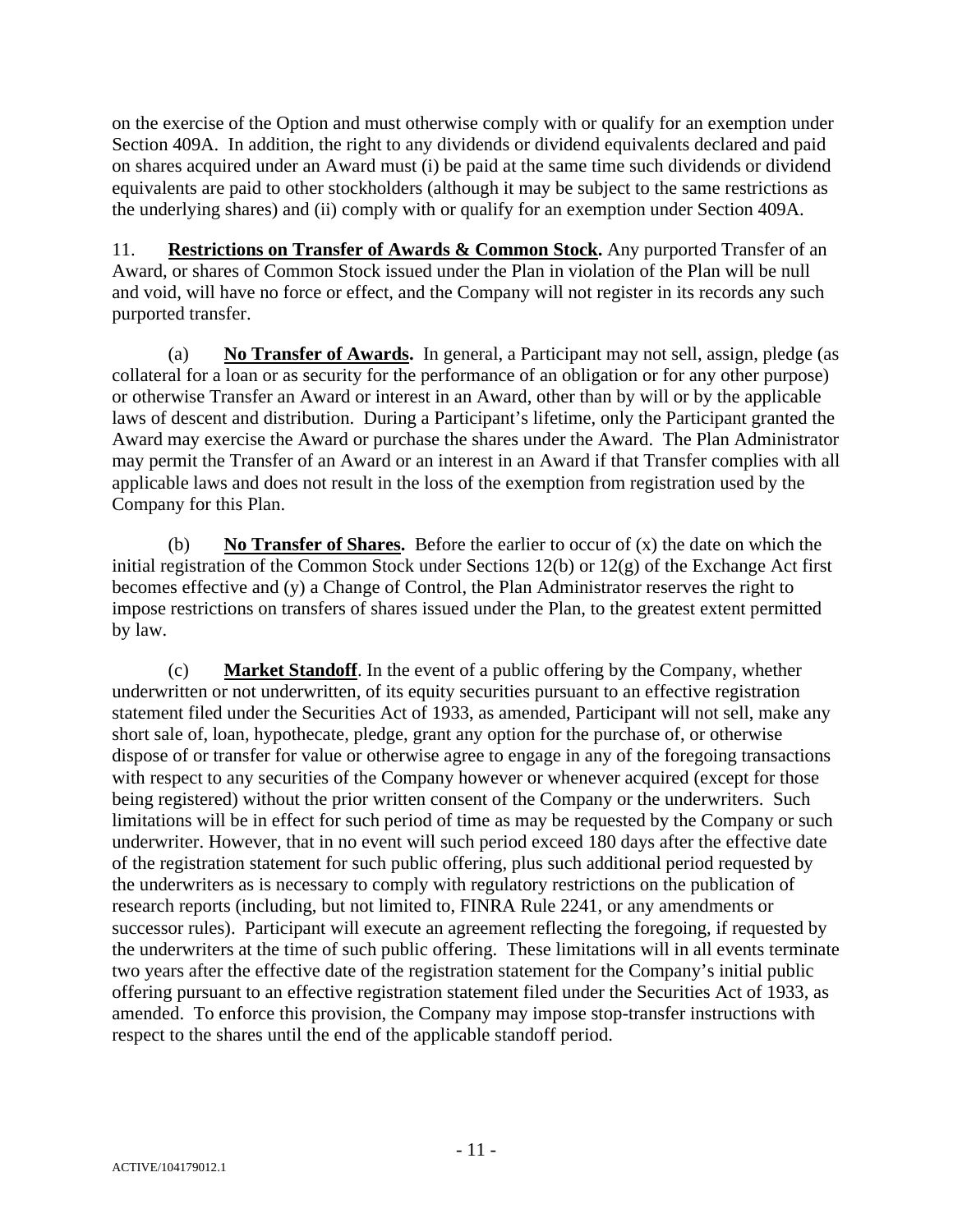### 12. **Changes to Company's Common Stock.**

(a) If the Company undertakes a stock dividend, stock split, reverse stock split, spinoff, combination or exchange of shares, recapitalization, merger, consolidation, distribution to stockholders other than a normal cash dividend, or other change in the Company's corporate or capital structure that constitutes an equity restructuring transaction, as that term is used in Statement of Financial Accounting Standards Board Accounting Standards Codification Topic 718 (or any successor thereto) and that results in (x) the outstanding shares of Common Stock, or any securities exchanged therefor or received in their place, being exchanged for a different number or kind of securities of the Company or any other company or (y) new, different or additional securities of the Company or any other company being received by the holders of shares of Common Stock, then the Plan Administrator will make proportional adjustments in (1) the maximum number and kind of securities available for issuance under the Plan; (2) the maximum number and kind of securities issuable as Incentive Stock Options; and (3) the number and kind of securities that are subject to any outstanding Award and the per share price of such securities, without any change in the aggregate price to be paid therefor. The determination by the Plan Administrator as to the terms of any of the foregoing adjustments will be conclusive and binding. For clarity, the issuance by the Company of shares of stock of any class, or securities convertible into shares of stock of any class, for cash or property, or for labor or services rendered, either on direct sale or on the exercise of rights or warrants to subscribe therefor, or on conversion of shares or obligations of the Company convertible into such shares or other securities, will not affect, and no adjustment by reason thereof will be made with respect to, outstanding Awards.

(b) **Dissolution or Liquidation.** To the extent not previously exercised or settled, and unless otherwise determined by the Plan Administrator in its sole discretion, Awards will terminate immediately prior to the dissolution or liquidation of the Company. To the extent a vesting condition, forfeiture provision or repurchase right applicable to an Award has not been waived by the Plan Administrator, the Award will be forfeited immediately prior to the consummation of the dissolution or liquidation.

(c) **Change of Control.** The following provisions will apply to Awards in the event of a Change of Control unless otherwise provided in the Award Agreement or any other written agreement between the Company or any Affiliate and the Participant. In the event of a Change of Control, the Board may take one or more of the following actions with respect to Awards, contingent on the closing or completion of the Change of Control:

(i) arrange for the surviving or acquiring company (or its parent company) to assume or continue the Award or to substitute a similar stock award for the Award (including, but not limited to, an award to acquire the same consideration paid to the stockholders of the Company pursuant to the Change of Control) that preserves the material terms of the original Award;

(ii) accelerate the vesting, in whole or in part, of the Award (and, if applicable, the time at which the Award may be exercised or settled) to a date prior to the effective time of such Change of Control as the Board determines (or, if the Board does not determine such a date, to the date that is five days prior to the effective date of the Change of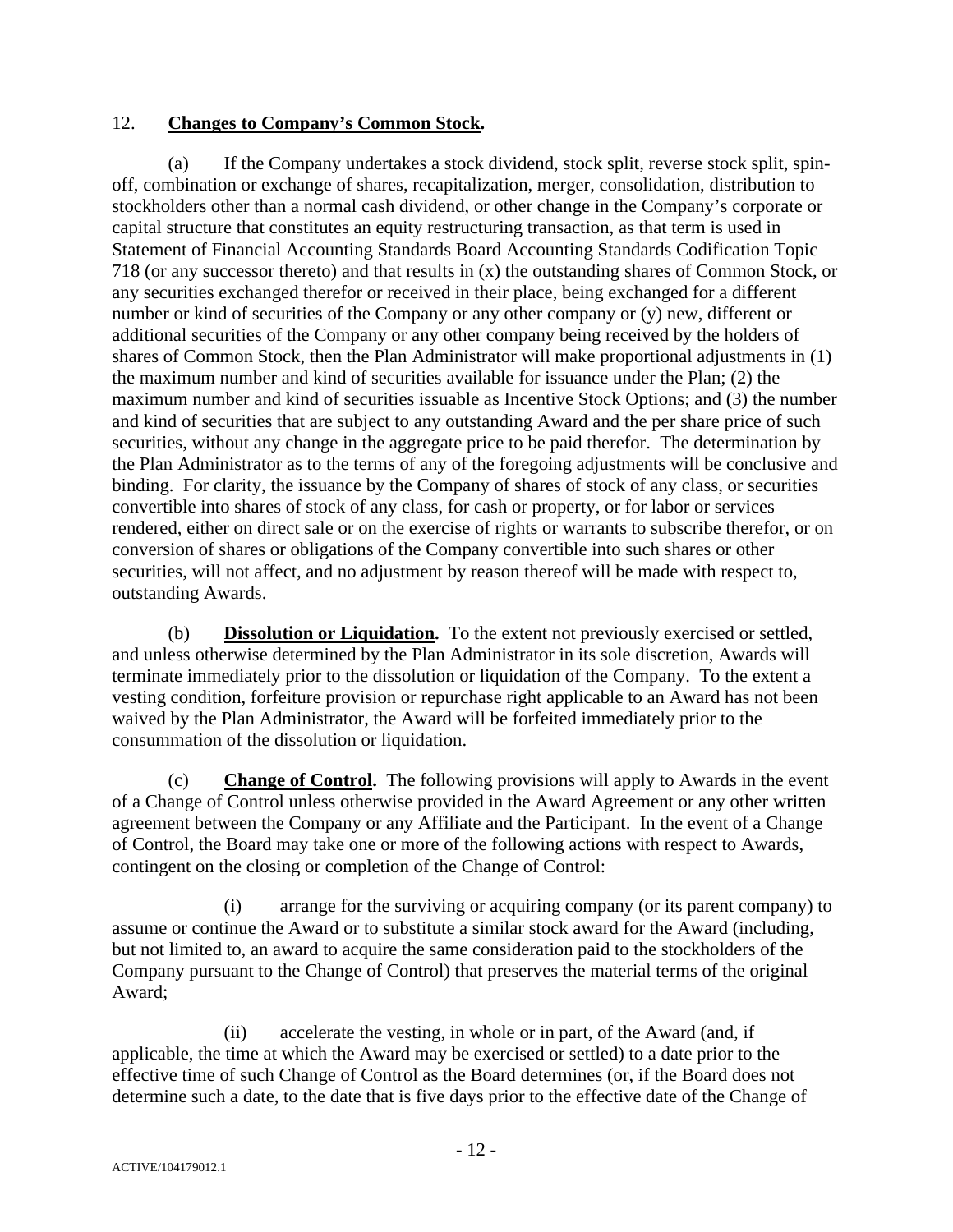Control), with such Award terminating immediately prior to the effective time of the Change of Control;

(iii) cancel or arrange for the cancellation of the Award, to the extent not vested or not exercised prior to the effective time of the Change of Control, in exchange for such cash consideration, if any, as the Board, in its sole discretion, may consider appropriate; and

(iv) make a payment, in such form as may be determined by the Board equal to the excess, if any, of (A) the value of the property the Participant would have received on the exercise or settlement of the Award immediately prior to the effective time of the Change of Control, over (B) any price payable by such holder in connection with such exercise or settlement, in consideration for the termination of such Award at or immediately prior to the closing. For clarify, this payment may be zero if the Fair Market Value of the property is equal to or less than the exercise or purchase price.

The Board need not take the same action with respect to all Awards or portions thereof or with respect to all Participants. The Board may take different actions with respect to the vested and unvested portions of an Award. The Board provide that payments may be subject to the same terms and conditions as the payment of consideration to the holders of the Company's Common Stock in connection with the Change of Control is delayed as a result of escrows, earn outs, holdbacks or other contingencies. The Board may also provide that payments made over time will remain subject to substantially the same vesting schedule as the Award, including any performance-based vesting metrics that applied to the Award immediately prior to the closing of the Change of Control.

(d) **Single Trigger**. Provided a Participant does not have a Termination of Service before the closing of a Change of Control, and subject to the Participant signing and returning a joinder agreement comparable to (and no more onerous than) that required of the Company's stockholders as part of the definitive agreement documenting the Change of Control if such joinder agreement is required by the successor or surviving entity in the Change of Control (together, the "Acceleration Conditions"), then the Plan Administrator will accelerate the vesting of that Participant's then-outstanding Awards as to 100% of the then-unvested shares of Common Stock subject to each such Award.

(e) **Further Adjustment of Awards.** The Plan Administrator will have the discretion to take additional action as it determines to be necessary or advisable with respect to Awards. Such authorized action may include (but will not be limited to) establishing, amending or waiving the type, terms, conditions or duration of, or restrictions on, Awards so as to provide for earlier, later, extended or additional time for exercise, lifting restrictions and other modifications, and the Plan Administrator may take such actions with respect to all Participants, to certain categories of Participants or only to individual Participants. The Plan Administrator may take such action before or after granting Awards to which the action relates and before or after any public announcement with respect to such sale, merger, consolidation, reorganization, liquidation, dissolution or change of control that is the reason for such action.

(f) **No Limitations.** The grant of Awards will in no way affect the Company's right to adjust, reclassify, reorganize or otherwise change its capital or business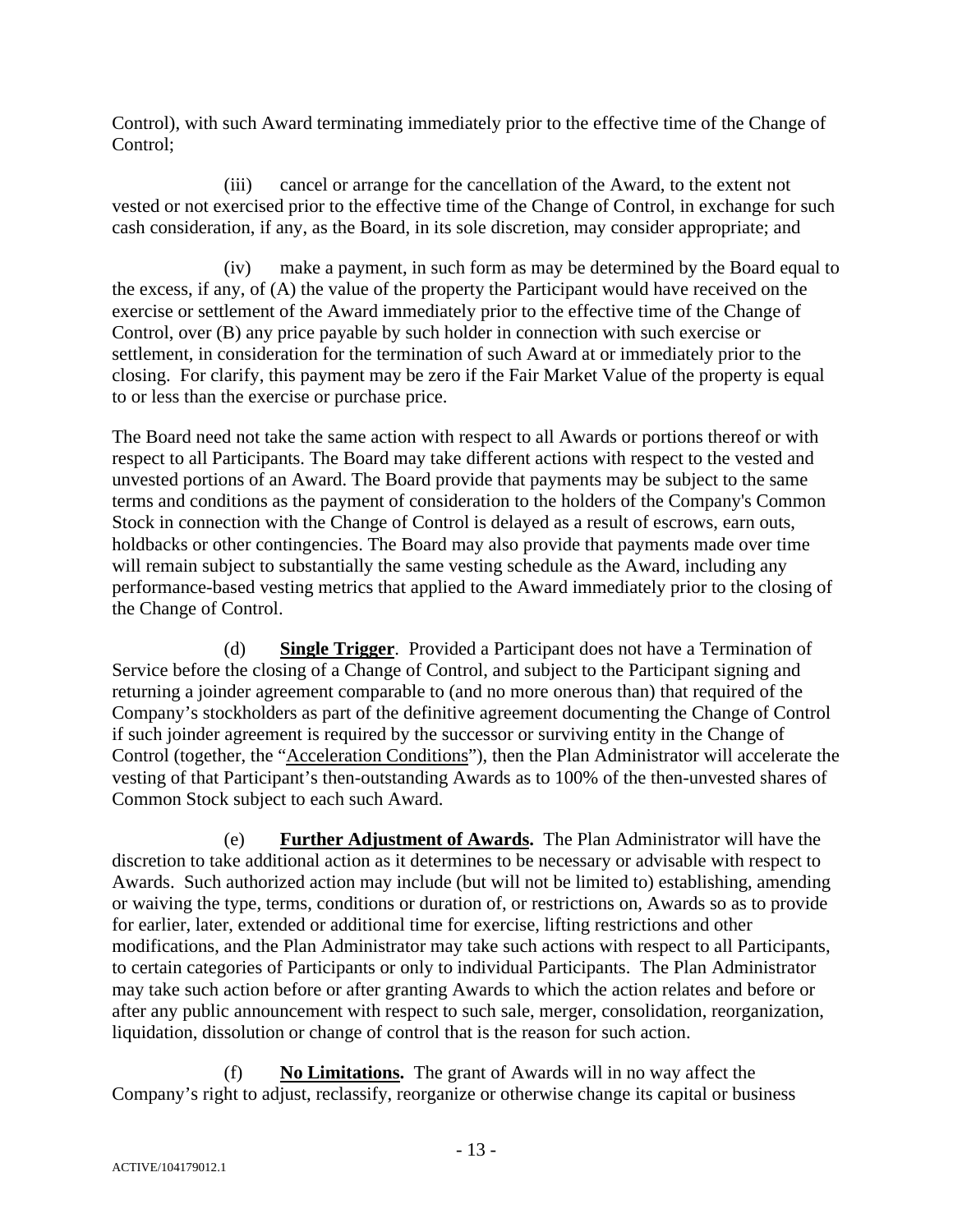structure or to merge, consolidate, dissolve, liquidate or sell or transfer all or any part of its business or assets.

13. **Term of the Plan.** This Plan will expire on the day prior to the Company's annual general meeting held in 2021, and if no such meeting is held, then 30 June 2021. The Plan Administrator may not grant new Awards after the Plan is terminated. Stockholders of the Company must approve any increase in the Share Reserve and ISO Limit within 12 months before or after the increase, as applicable, is adopted by the Board.

# 14. **Amendment and Termination.**

(a) **Plan Amendment, Suspension or Termination.** The Board may amend, suspend or terminate the Plan or any portion of the Plan at any time and in such respects as it will deem advisable. No amendment will be effective absent stockholder approval if required by applicable law (including the laws governing the effectiveness of the AGM Resolution), regulation or stock exchange rule.

(b) **Award Amendment**. To the extent permitted by applicable law and subject to any required shareholder approvals, the Plan Administrator may amend any Award at any time. However, the Plan Administrator may not amend an Award in a manner that materially adversely impacts the rights of the Participant holding that Award without the Participant's written consent. A Participant will not be deemed to have been materially adversely impacted if the Board amends an Award: (i) to maintain the qualified status of the Award as an Incentive Stock Option under Section 422 of the Code, (ii) to change the terms of an Incentive Stock Option, if such change results in impairment of the Award solely because it impairs the qualified status of the Award as an Incentive Stock Option under Section 422 of the Code, (iii) to clarify the manner of exemption from, or to bring the Award into compliance with Section 409A, (iv) to correct clerical or typographical errors or (v) to comply with other applicable laws or listing requirements.

# 15. **No Individual Rights.**

(a) No individual or Participant will have any claim to be granted any Award under the Plan. The Company has no obligation for uniformity of treatment of Participants under the Plan.

(b) Nothing in the Plan or any Award will be deemed to constitute an employment contract or confer or be deemed to confer on any Participant any right to continue in the employ of, or to continue any other relationship with, the Company or any Related Company or limit in any way the right of the Company or any Related Company to terminate a Participant's employment or other relationship at any time, with or without cause.

### 16. **Conditions on Issuance of Shares.**

(a) The Company will have no obligation to issue or deliver any shares of Common Stock under the Plan or make any other distribution of benefits under the Plan unless, in the opinion of the Company's counsel, such issuance, delivery or distribution would comply with all applicable laws (including, without limitation, the requirements of the PLCA, the Securities Act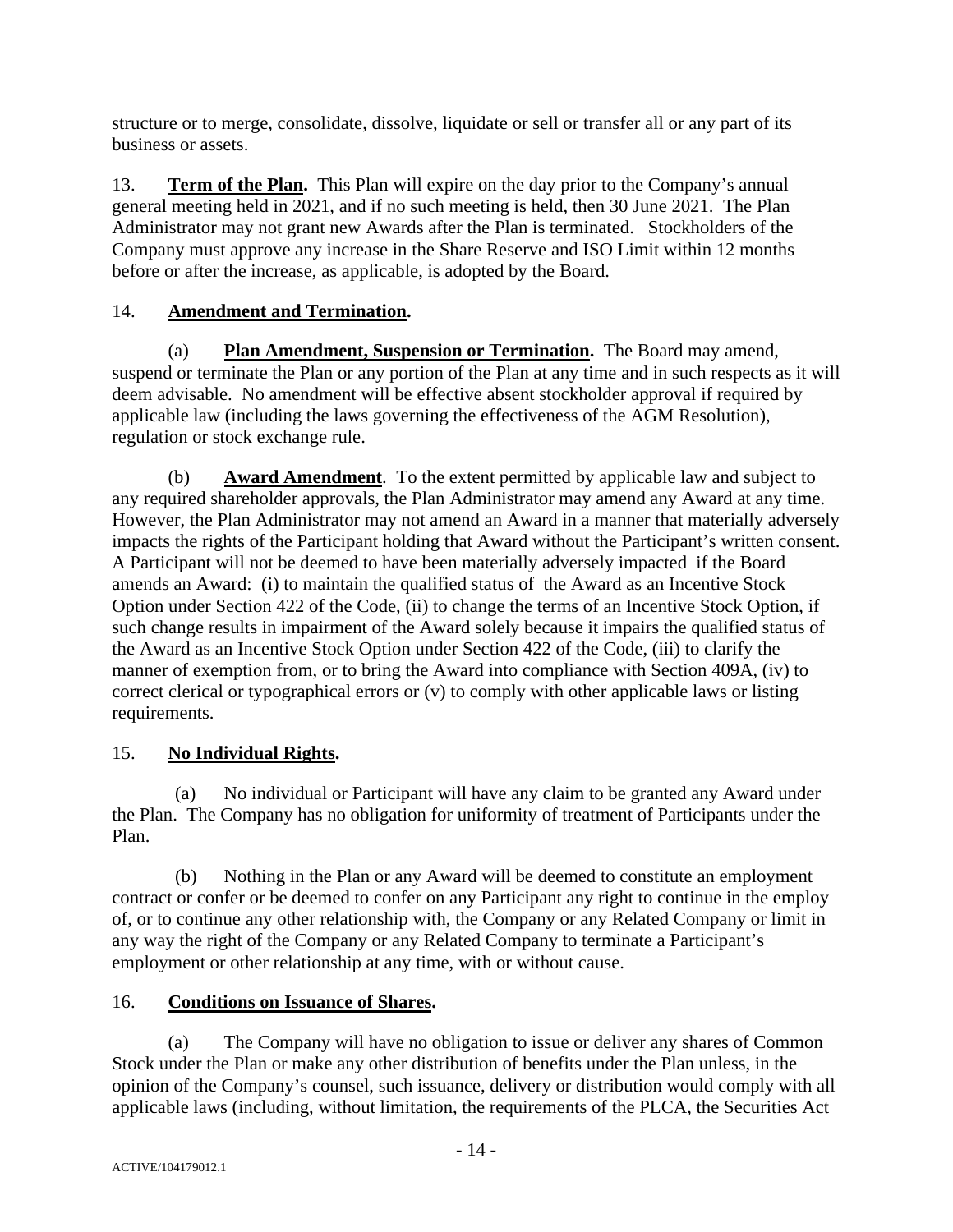or the laws of any state or foreign jurisdiction) and the applicable requirements of any securities exchange or similar entity.

(b) The Company will be under no obligation to any Participant to register for offering or resale or to qualify for exemption under the Securities Act, or to register or qualify under the laws of any state or foreign jurisdiction, any shares of Common Stock, security or interest in a security paid or issued under, or created by, the Plan, or to continue in effect any such registrations or qualifications if made.

(c) As a condition to the receipt of Common Stock under the Plan, the Plan Administrator may require (i) the Participant to represent and warrant that such shares are being purchased or received only for the Participant's own account and without any present intention to sell or distribute such shares, (ii) the Participant to appoint a member of the Board as having the sole and exclusive power of attorney, to the maximum extent permitted by applicable laws, to vote all shares of Common Stock subject to the Award, which power will be effective until the earlier of the completion of a Change of Control or the Company's public offering of its securities on a national stock exchange or national market such as Nasdaq or NYSE, and (iii) the Participant to undertake additional actions as necessary to comply with federal, state and foreign securities laws.

(d) The Company may issue shares of Common Stock on a noncertificated basis, including as digital assets located on a distributed ledger or blockchain, to the extent not prohibited by applicable law or the applicable rules of any stock exchange.

(e) Cash settlement. If delivery of shares of Common Stock to a Participant is prohibited, restricted or, in the Company's opinion, unreasonably administratively burdensome due to laws, regulations and/or securities registration practices (applicable to the Company and/or the Participant), the Plan Administrator may determine, in its sole discretion, that the Participant, upon vesting and exercise of the Options, shall be entitled to a cash settlement only (no issuance and delivery of shares of Common Stock) in an amount equal to the total Fair Market Value as of the date of exercise less the total Exercise Price, subject to applicable tax withholdings ("Cash Settlement").

17. **No Rights as a Stockholder.** Unless otherwise provided by the Plan Administrator or in the instrument evidencing the Award or in a written employment, services or other agreement, no Award will entitle the Participant to any cash dividend, voting or other right of a stockholder unless and until the date of issuance under the Plan of the shares that are the subject of such Award and the associated share capital increase having been registered in the Norwegian Register of Business Enterprises. All other shareholder rights associated with shares issued under this Plan, hereunder those referenced in Section 11-12 (2) no.9 of the PLCA, will attach from the date of issuance of the shares. Each Participant agrees to assist as reasonably necessary to cause subscription rights and shares issued under an Award to be registered with the Norwegian Central Securities Depository, if and to the extent such registration is required by applicable law.

18. **Participants in Other Countries or Jurisdictions.** The Plan Administrator may grant Awards to Eligible Persons of any nationality residing in any geography on such terms and conditions different from those specified in the Plan, as may, in the judgment of the Plan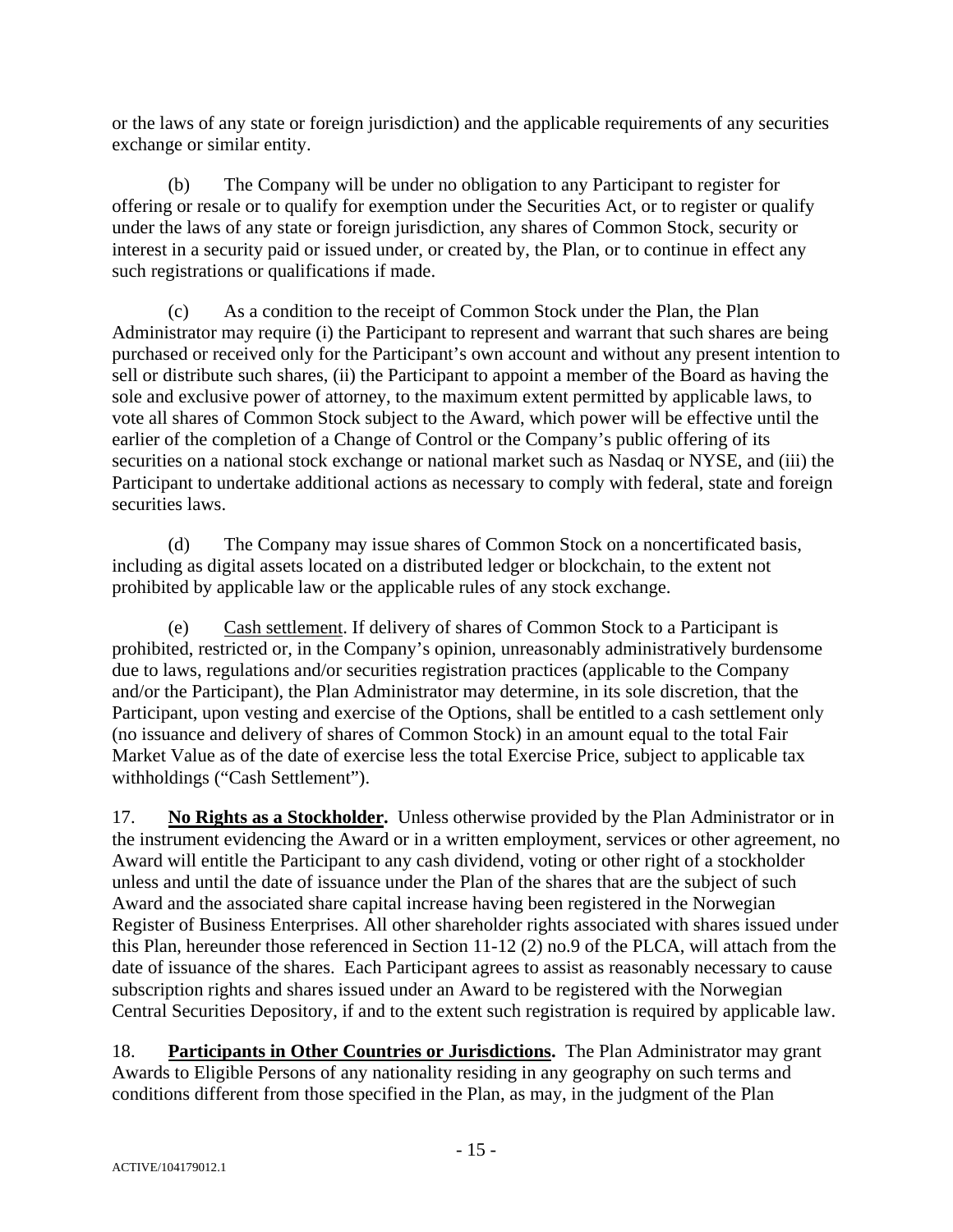Administrator, be necessary or desirable to foster and promote achievement of the purposes of the Plan. The Plan Administrator has the authority to adopt Plan modifications, administrative procedures, subplans and the like as may be necessary or desirable to comply with provisions of the laws or regulations of other countries or jurisdictions in which the Company or any Related Company may operate or have employees or ongoing individual contractors.

19. **No Trust or Fund.** The Plan is intended to constitute an "unfunded" plan. Nothing contained herein will require the Company to segregate any monies or other property, or shares of Common Stock, or to create any trusts, or to make any special deposits for any immediate or deferred amounts payable to any Participant. No Participant will have any rights that are greater than those of a general unsecured creditor of the Company. Proceeds from the sale of shares of Common Stock pursuant to Awards will constitute general funds of the Company.

20. **Successors.** All obligations of the Company under the Plan with respect to Awards will be binding on any successor to the Company, whether the existence of such successor is the result of a direct or indirect purchase, merger, consolidation, or otherwise, of all or substantially all the business and/or assets of the Company.

21. **Severability.** If any provision of the Plan or any Award is determined to be invalid, illegal or unenforceable in any jurisdiction, or as to any person, or would disqualify the Plan or any Award under any law deemed applicable by the Plan Administrator, such provision will be construed or deemed amended to conform to applicable laws. If it cannot be so construed or deemed amended without, in the Plan Administrator's determination, materially altering the intent of the Plan or the Award, such provision will be stricken as to such jurisdiction, person or Award, and the remainder of the Plan and any such Award will remain in full force and effect.

22. **Choice of Law.** The Plan, all Awards granted thereunder, and all determinations made and actions taken pursuant hereto, will be governed by the laws of Norway; provided, however, that applicable laws of the United States shall apply in relation to US Participants, without giving effect to principles of conflicts of law.

23. **Legal Requirements.** The granting of Awards and the issuance of shares of Common Stock under the Plan are subject to all applicable laws, rules and regulations, and to such approvals by any governmental agencies or national securities exchanges as may be required. Applicable laws include PLCA and the Securities Trading Act of the Kingdom of Norway dated 27 June 2007, as amended.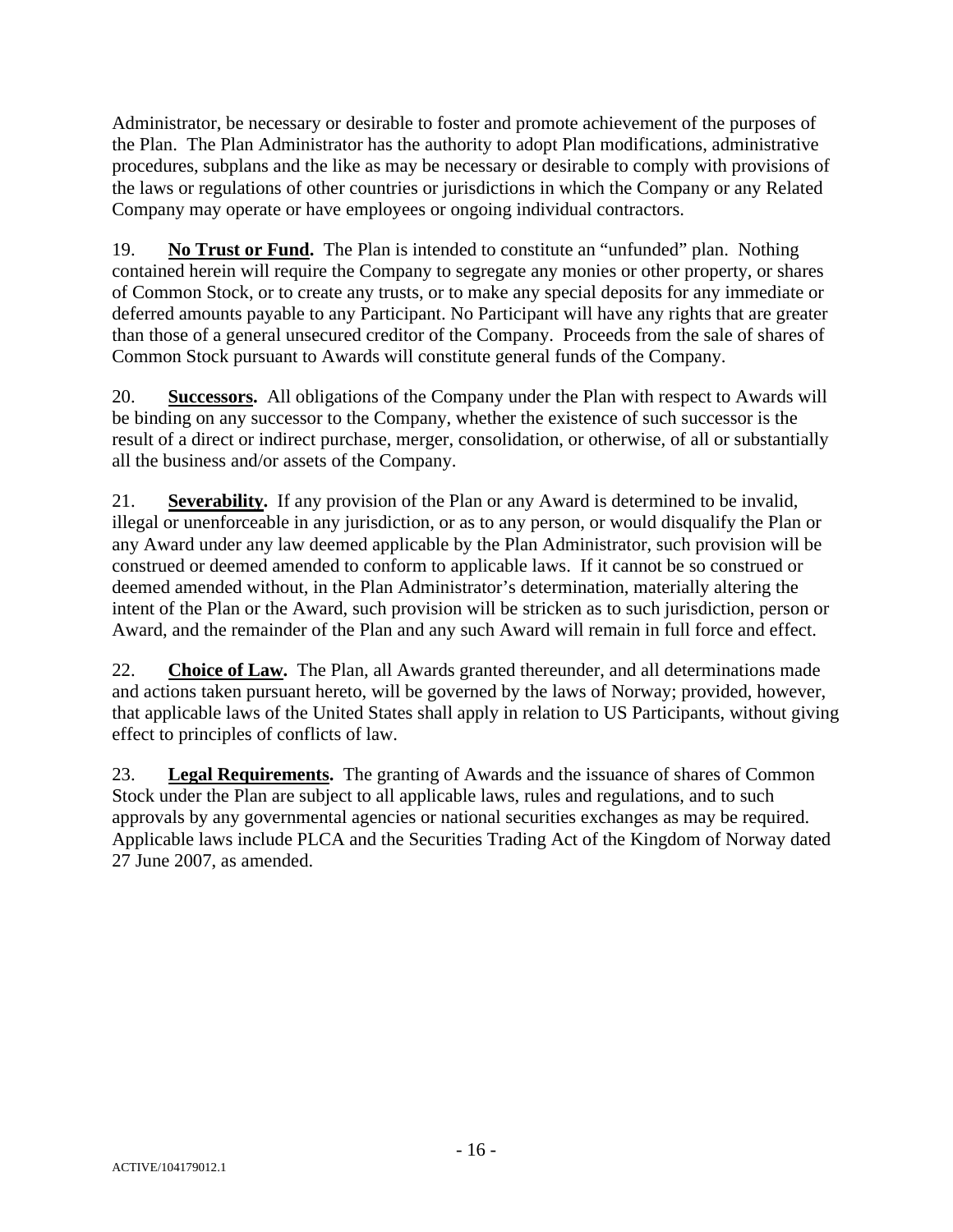### **APPENDIX A**

### **DEFINITIONS**

As used in the Plan and Award Agreements:

"Acceleration Conditions" is defined in Section 11(d) above.

"Acquired Entity" means any entity acquired by the Company or a Related Company or with which the Company or a Related Company merges or combines.

"Acquisition Price" means the value of the per share consideration (consisting of securities, cash or other property, or any combination thereof), receivable or deemed receivable on a Change of Control in respect of a share of Common Stock, as determined by the Plan Administrator in its sole discretion.

"AGM Resolution" means resolution as approved by the Company's shareholders at the annual general meeting held on 15 May 2020.

"Award" means any Option or, if permitted by applicable law and resolutions of the shareholders of the Company, another similar appreciation-based incentive payable in cash or in shares of Common Stock, as may be designated by the Plan Administrator from time to time consistent with the AGM Resolution.

"Award Agreement" means the written document stating the terms of the Award.

"Board" means the Board of Directors of the Company.

"Cause," unless otherwise defined in the instrument evidencing an Award or in a written employment, services or other agreement between the Participant and the Company or a Related Company, means, with respect to a Participant, the occurrence of any of the following events: (i) such Participant's commission of any felony; (ii) such Participant's commission of a crime involving fraud, dishonesty or moral turpitude under the laws of the Kingdom of Norway, England and Wales or the United States or any state thereof (in each case, only to the extent applicable to the Participant) that is reasonably likely to result in material adverse effects on the Company or a Related Company; (iii) such Participant's intentional, material violation of any contract or agreement between the Participant and the Company or a Related Company or of any statutory duty owed to the Company or a Related Company; (iv) such Participant's unauthorized use or disclosure of the confidential information or trade secrets of the Company or a Related Company; or (v) such Participant's gross misconduct that is reasonably likely to result in material adverse effects on the Company or a Related Company. The determination that a termination of the Participant is either for Cause or without Cause will be made by the Board, in its sole discretion. Any determination by the Board that a Participant was terminated with or without Cause for the purposes of outstanding Awards held by such Participant will have no effect on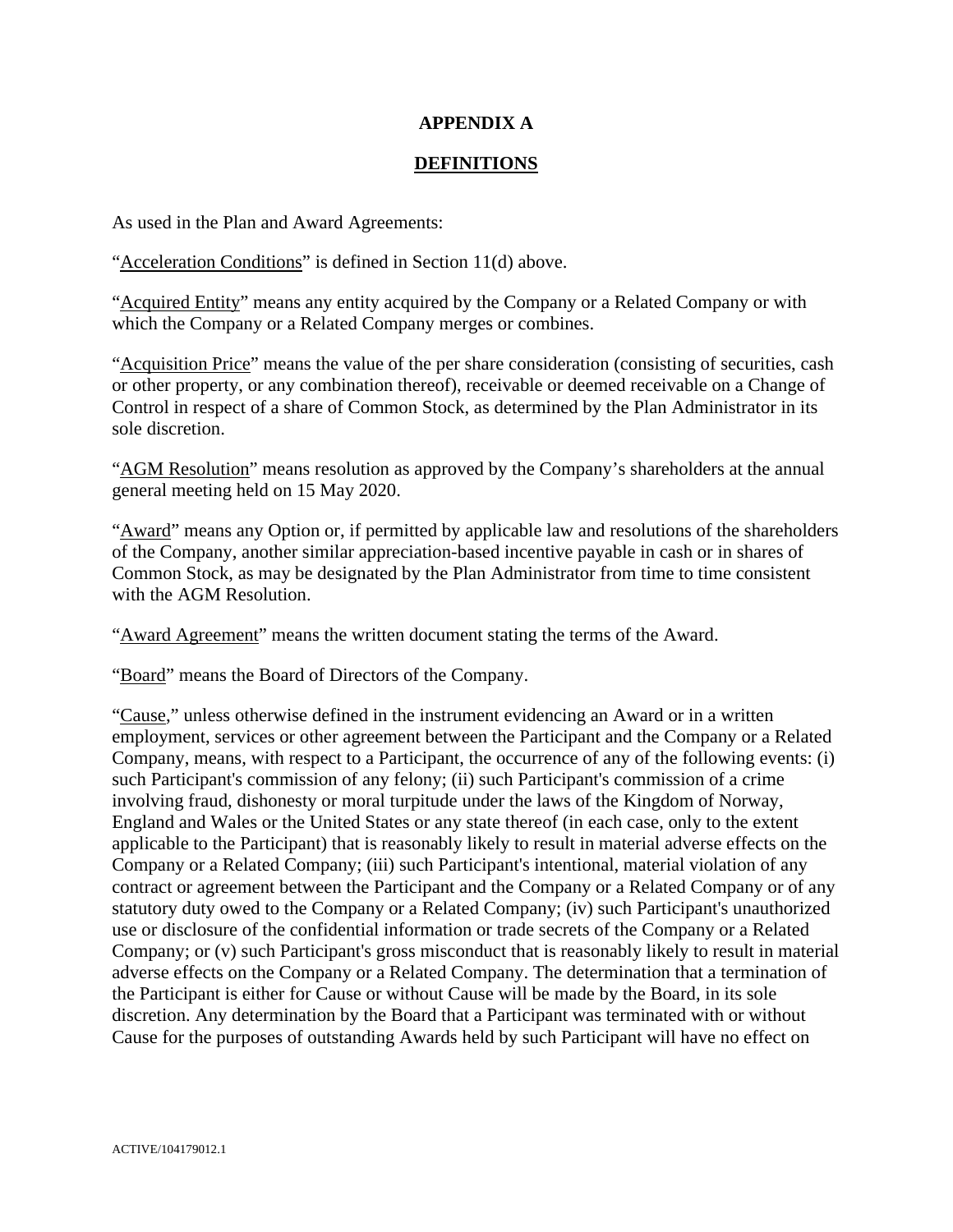any determination of the rights or obligations of the Company or such Participant for any other purpose.

"Change of Control," unless the Plan Administrator determines otherwise with respect to an Award at the time the Award is granted or unless otherwise defined for purposes of an Award in a written employment, services or other agreement between the Participant and the Company or a Related Company, means consummation, in a single transaction or in a series of related transactions, of any one or more of the following events:

(1) Any person or entity becomes the owner, directly or indirectly, of securities of the Company representing more than fifty percent (50%) of the combined voting power of the Company's then outstanding securities other than by virtue of a merger, consolidation or similar transaction.

(2) There is consummated a merger, consolidation or similar transaction involving (directly or indirectly) the Company and, immediately after the consummation of such merger, consolidation or similar transaction, the stockholders of the Company immediately prior thereto do not own, directly or indirectly, either (A) outstanding voting securities representing more than fifty percent (50%) of the combined outstanding voting power of the surviving entity in such merger, consolidation or similar transaction, or (B) more than fifty percent (50%) of the combined outstanding voting power of the parent of the surviving entity in such merger, consolidation or similar transaction, in each case in substantially the same proportions as their ownership of the outstanding voting securities of the Company immediately prior to such transaction;

(3) There is consummated a sale, lease, exclusive license or other disposition of all or substantially all of the consolidated assets of the Company and its subsidiaries, other than a sale, lease, license or other disposition of all or substantially all of the consolidated assets of the Company and its subsidiaries to a person or entity, more than fifty percent (50%) of the combined voting power of the voting securities of which are owned by stockholders of the Company in substantially the same proportions as their ownership of the outstanding voting securities of the Company immediately prior to such sale, lease, license or other disposition; or

(4) The Company's stockholders approve a plan for the complete liquidation of the Company.

However, (A) the term Change of Control will not include a sale of assets, merger or other transaction effected exclusively for the purpose of changing the domicile of the Company, and (B) the definition of Change of Control (or any analogous term) in an individual written agreement between the Company or any Related Companies and the Participant will supersede the foregoing definition with respect to Awards subject to such agreement.

In addition, a Change of Control will not be deemed to occur (A) on account of the acquisition of securities of the Company by an investor, any affiliate thereof or any other entity or person that acquires the Company's securities in a transaction or series of related transactions the primary purpose of which is to obtain financing for the Company through the issuance of equity securities, or (B) solely because the level of ownership held by any person or entity (the "Subject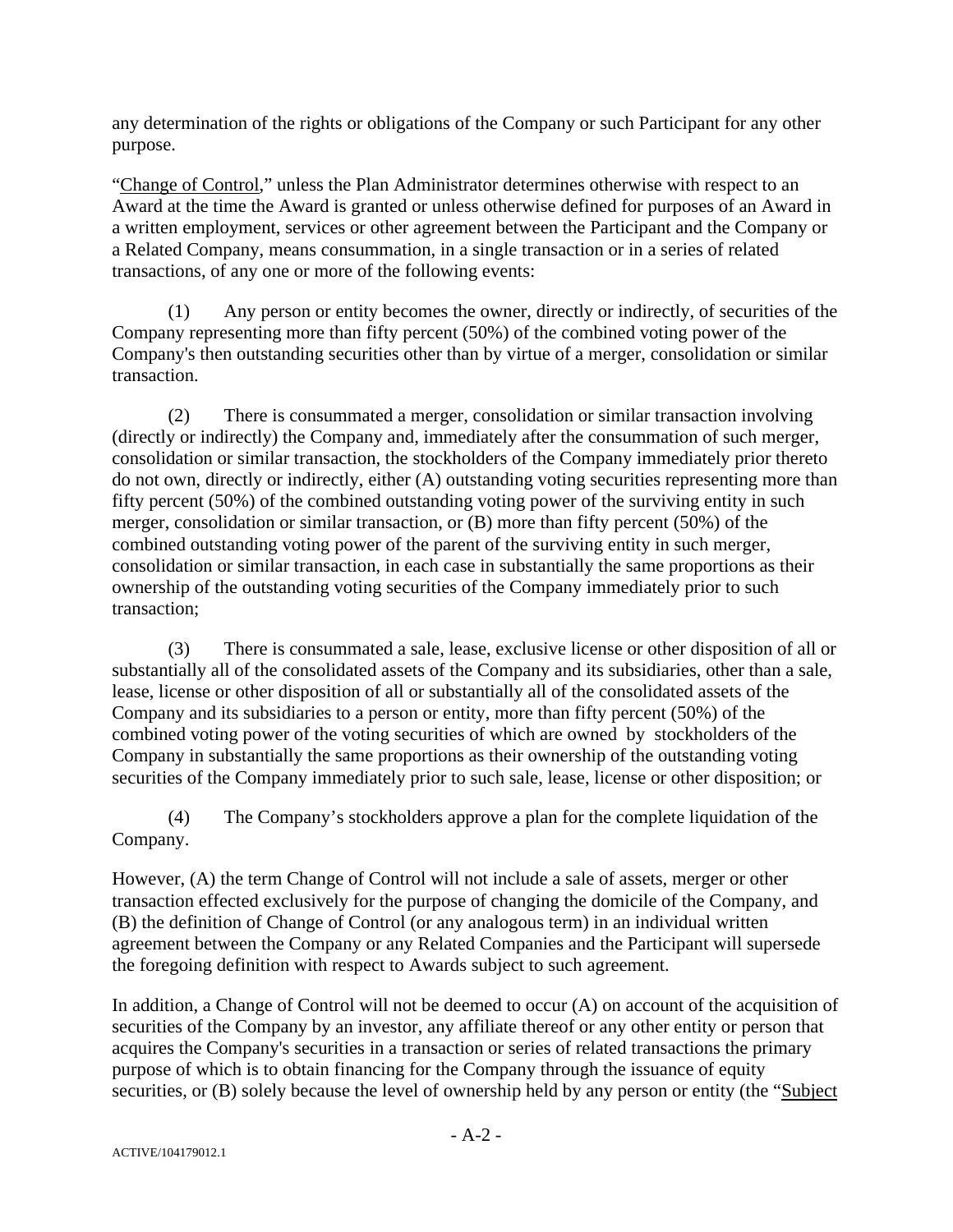Person") exceeds the designated percentage threshold of the outstanding voting securities as a result of a repurchase or other acquisition of voting securities by the Company reducing the number of shares outstanding. However, if a Change of Control would occur (but for the operation of this sentence) as a result of the acquisition of voting securities by the Company, and after such share acquisition, the Subject Person becomes the owner of any additional voting securities that, assuming the repurchase or other acquisition had not occurred, increases the percentage of the then outstanding voting securities owned by the Subject Person over the designated percentage threshold, then a Change of Control will be deemed to occur.

If necessary for compliance with Code Section 409A, no transaction will be a Change of Control unless it is also a change in the ownership or effective control of the Company, or in the ownership of a substantial portion of the Company's assets, as provided in Section  $409A(a)(2)(A)(v)$  of the Code and Treasury Regulations Section 1.409A-3(i)(5).

"Code" means the U.S. Internal Revenue Code of 1986, as amended from time to time.

"Common Stock" means the common stock, par value 0.15 Norwegian Krone per share, of the Company.

"Company" means IDEX Biometrics ASA, a Norwegian corporation, organization number NO 976 846 923.

"Disability," unless otherwise defined by the Plan Administrator for purposes of the Plan or in the instrument evidencing an Award or in a written employment, services or other agreement between the Participant and the Company or a Related Company, means a mental or physical impairment of the Participant that is expected to result in death or that has lasted or is expected to last for a continuous period of 12 months or more and that causes the Participant to be unable to perform his or her material duties for the Company or a Related Company and to be engaged in any substantial gainful activity, in each case as determined by the Company's chief human resources officer or other person performing that function or, in the case of directors and executive officers, the Plan Administrator, each of whose determination will be conclusive and binding.

"Effective Date" means 15 May 2020.

"Eligible Person" means any person eligible to receive an Award as set forth in Section [5](#page-2-0) of the Plan.

"Exchange Act" means the U.S. Securities Exchange Act of 1934, as amended from time to time.

"Fair Market Value" means the per share fair market value of the Common Stock as established in good faith by the Plan Administrator. If the Common Stock is not publicly traded, the Plan Administrator will determine Fair Market Value in a manner consistent with Sections 409A and 422 of the Code. If the Common Stock is publicly traded, the Plan Administrator will use the greatest of: (1) the average closing price of the Company's Common Stock, as reported by Oslo Børs or other established securities exchange on which the Company's Common Stock is readily trading, over 10 trading days immediately preceding the applicable date and (2) the closing price of the Company's share, as reported by Oslo Børs or other established securities exchange on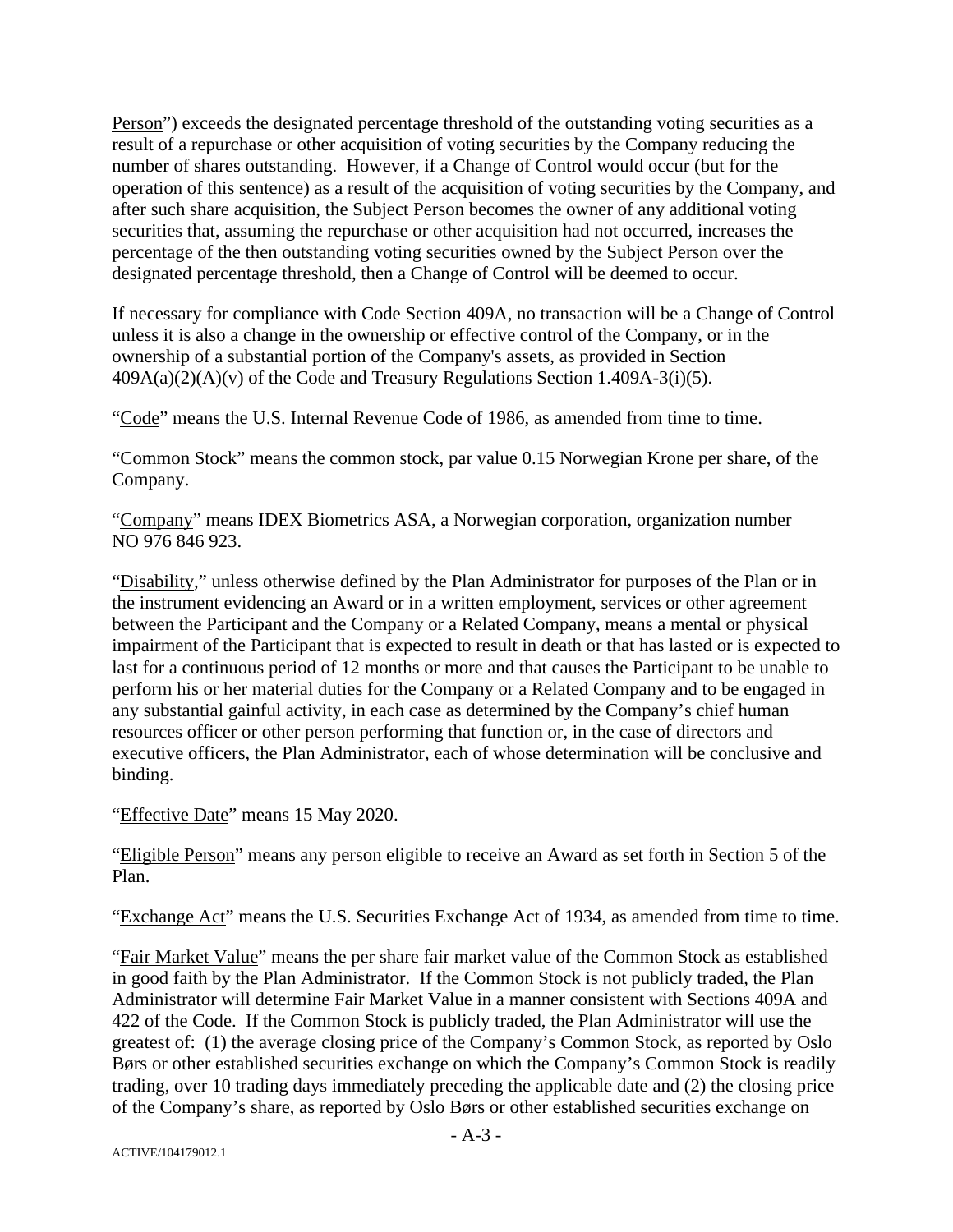which the Company's Common Stock is readily trading, on the trading day immediately preceding the applicable date. In determining the value of a share for purposes of tax reporting on the exercise, issuance or transfer of shares subject to Awards, fair market value may be calculated using the definition of Fair Market Value, the actual sales price in the transaction at issue (e.g., *"sell to cover"),* or such other value determined by the Company's general counsel or principal financial officer in good faith in a manner that complies with applicable tax laws.

"Good Reason" will have the meaning ascribed to such term in any written agreement between the Participant and the Company defining such term as applicable to an Award and, in the absence of such agreement, such term means, with respect to a Participant, the Participant's resignation from all positions he or she then-holds with the Company following: (i) a reduction in the Participant's base salary of more than 10% or (ii) the required relocation of Participant's primary work location to a facility that increases his or her one-way commute by more than 50 miles, in either case, only if (x) Participant provides written notice to the Company's Chief Executive Officer within 30 days following such event identifying the nature of the event, (y) the Company fails to cure such event within 30 days following receipt of such written notice and (z) Participant's resignation is effective not later than 30 days thereafter.

"Grant Date" means the later of (a) the date on which the Plan Administrator completes the corporate action authorizing the grant of an Award or such later date specified by the Plan Administrator and (b) the date on which all conditions precedent to an Award have been satisfied, provided that conditions to the exercisability or vesting of Awards will not defer the Grant Date.

"Incentive Stock Option" or "ISO" means an Option granted with the intention that it qualify as an "incentive stock option" as that term is defined for purposes of Section 422 of the Code or any successor provision.

"Nonqualified Stock Option," "Nonstatutory Stock Option," or "NSO" means an Option that does not qualify as an Incentive Stock Option.

"Option" means a right to purchase Common Stock granted under Section [7](#page-4-0) of the Plan. Options are either Incentive Stock Options or Nonstatutory Stock Options. Options are also referred to as "subscription rights" pursuant to the PLCA.

"Option Expiration Date" means the last day of the maximum term of an Option.

"Option Term" means the maximum term of an Option as set forth in Section [7\(b\)](#page-5-0) of the Plan.

"Participant" means any Eligible Person to whom an Award is granted.

"Plan" means the 2020 Subscription Rights Incentive Plan.

"Plan Administrator" has the meaning set forth in Section [3\(a\)](#page-0-0) of the Plan.

"PLCA" means the Public Limited Companies Act of the Kingdom of Norway dated 13 June 1997, as amended.